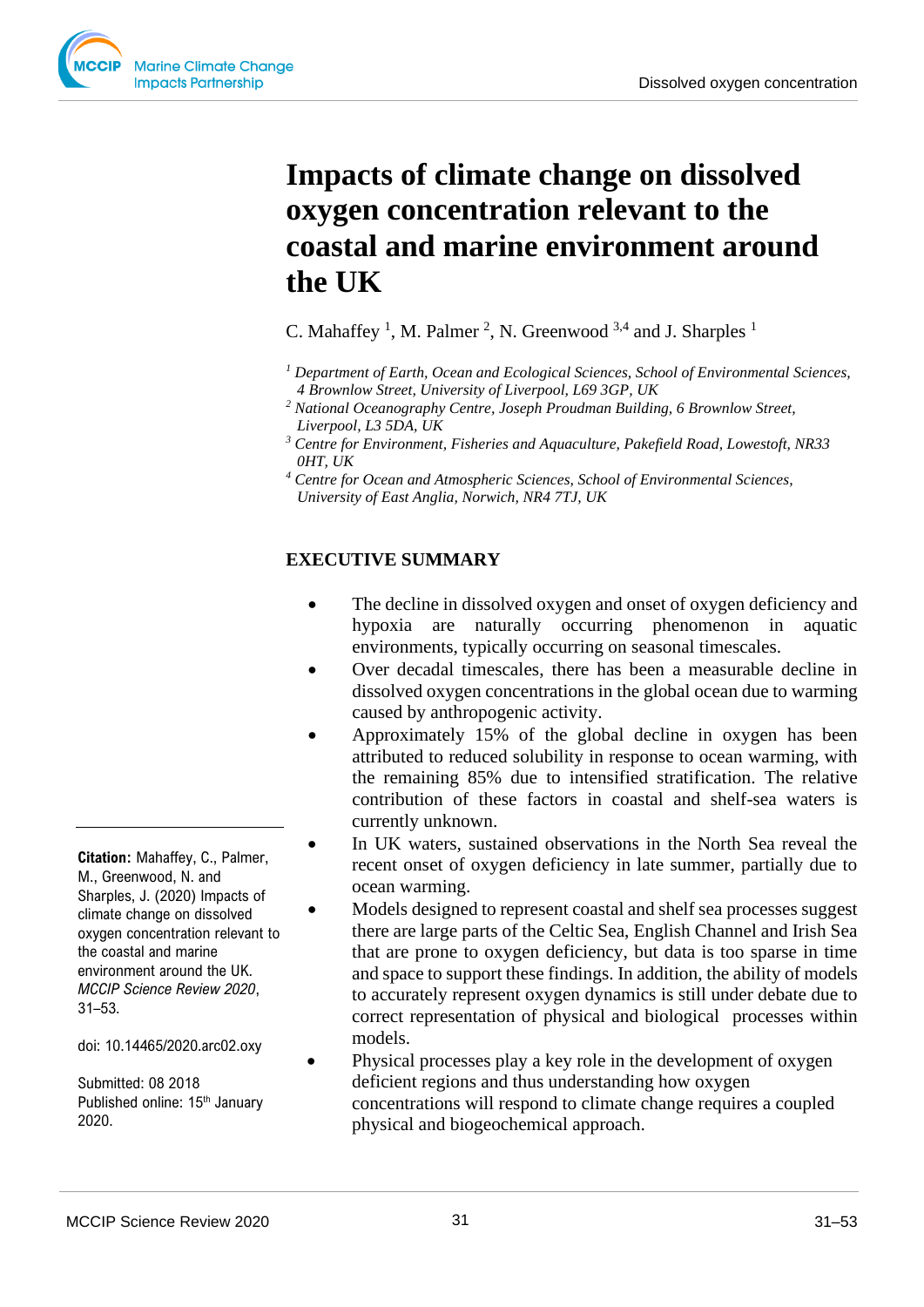

• Coastal and shelf wide sustained observations are required in order to detect and better understand conditions controlling the depletion of dissolved oxygen in UK marine waters.

# **1. INTRODUCTION**

Oxygen is the most important gas in the marine environment because it is essential for breathing or 'respiration' by all bacteria, protists, plants and animals that live in the sea. Dissolved oxygen concentrations in the global ocean have declined by 2% since the 1960s (Rhein *et al*., 2013; Schmidtko *et al*., 2017; Oschlies *et al.,* 2018). While excessive nutrient loading or 'eutrophication' may be the driver for the decline in dissolved oxygen concentrations in near-coastal regions (Diaz and Rosenberg, 2008), the observed global decline in dissolved oxygen has been attributed to ocean warming (Schmidtko *et al*., 2017). Climate models predict that in the future, the rate of oxygen decline will increase globally in response to warming (Bopp *et al*., 2013; Keeling *et al*., 2010; van der Molen *et al*., 2013). Depletion of dissolved oxygen can lead to a region being defined as either oxygen deficient, which occurs when dissolved oxygen concentrations are less then 6 mg/litre (equivalent to  $\sim$  192  $\mu$ mol/kg) or hypoxic, which occurs when oxygen concentrations are less than 2 mg/litre (equivalent to  $\sim$  64  $\mu$ mol/kg). The development of oxygen deficiency, or hypoxia, can have deleterious effects on the marine ecosystem (Vaquer-Sunyer and Duarte, 2008; Breitburg *et al*., 2018). While the decline in dissolved oxygen in the ocean is a global problem, the intensity and impact of dissolved oxygen depletion or 'deoxygenation' is also apparent in the coastal and shelf seas (Diaz and Rosenberg, 2008; Breitburg *et al*., 2009; Gilbert *et al*., 2010; Townhill *et al*., 2017a; Breitburg *et al*., 2018). The challenge is to better understand the multiple processes that currently control dissolved oxygen in order to accurately assess the future risk of oxygen deficiency or hypoxia in response to climate change (Oschlies *et al*., 2018). Here, we focus on the processes controlling oxygen concentrations in the North-West European Shelf sea water, which encompasses UK coastal and shelf seas.

## **What controls oxygen in the marine environment?**

Oxygen constitutes 20.95% of our atmosphere and it is strongly linked to the processes that cycle carbon in the atmosphere and ocean. Over the past 20 years, there has been a small but measurable decrease in the levels of oxygen in the atmosphere due to the burning of fossil fuels (Keeling and Shertz, 1992; Manning and Keeling, 2006). Loss of atmospheric oxygen poses no risk to ecosystems or humans for the foreseeable future. Dissolved oxygen concentrations in the ocean are controlled by a combination of physical and biological processes (Figure 1a, b). Oxygen in the atmosphere readily exchanges with the surface ocean, termed 'air–sea gas exchange' (Figure 1a).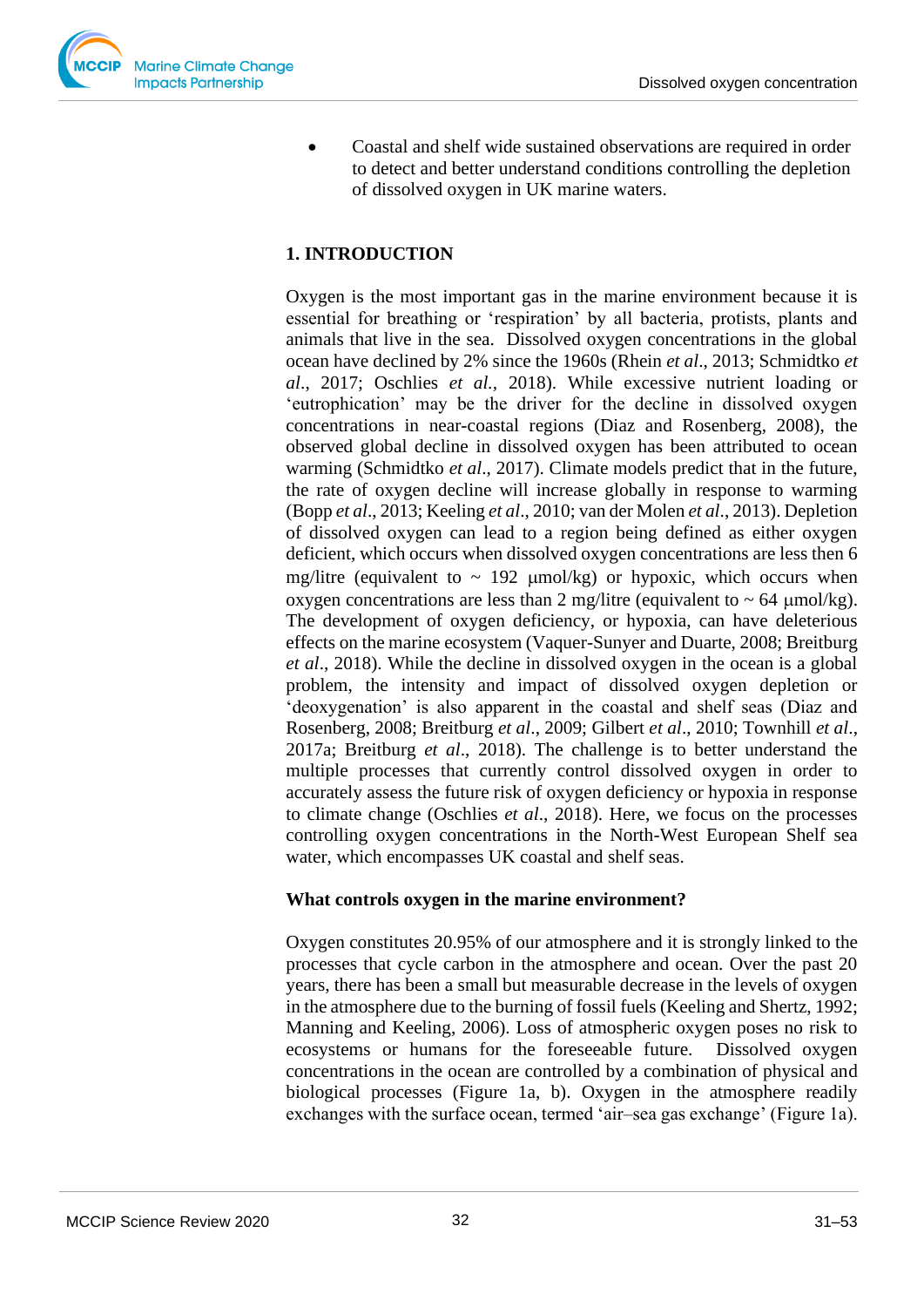Temperature affects the solubility of dissolved oxygen in seawater, with oxygen being more soluble in colder water and less soluble in warmer water (Figure 1a). For example, a 1ºC increase in ocean temperature will cause dissolved oxygen concentrations to decrease by approximately 5 μmol/kg or 0.16 mg/litre over typical ranges of salinity (30 to 35) and temperature (10 to 20ºC) observed in UK marine waters. Biological activity produces dissolved oxygen via photosynthesis and consumes dissolved oxygen via breathing or respiration by marine plants and animals and decay of organic matter back to nutrients (herein referred to collectively as 'biological oxygen consumption'). Note that in the sunlit surface layer of the ocean, biological oxygen production is typically greater than oxygen consumption, resulting in net biological oxygen *production*, whereas in the dark layers of the ocean, oxygen consumption is typically greater than oxygen production leading to net biological oxygen *consumption* (Figure 1b).

There is an important link between nutrients and oxygen in the marine environment. An increase in nutrients will increase biological activity, causing an increase in dissolved oxygen production in surface waters, but oxygen consumed during decay of biological organic matter leads to a subsequent decrease in dissolved oxygen. Enhanced nutrient inputs into coastal regions have been shown to cause eutrophication (Painting *et al*., 2013), the side effect being a decline in dissolved oxygen. Hence, dissolved oxygen is used as an indicator of the status of ecosystem health within several directives and conventions designed to protect the UK marine environment. This includes the Water Framework Directive (WFD, Best *et al*., 2007), the Marine Strategy Framework Directive (MSFD, Ferreira *et al*., 2011), OSPAR Common Procedure (Foden *et al*., 2010), and monitoring carried out under the Urban Waste Water Treatment Directive (91/271/EEC) and Nitrates Directive (91/676/EEC). However, dissolved oxygen concentrations within these directives and conventions are only used to identify undesirable disturbance from the indirect effect of nutrient enrichment (OSPAR Common Procedure, Foden *et al*., 2010) or as an indicator within the eutrophication quality descriptor (MSFD Descriptor 5) as an indirect effect of nutrient enrichment (MSFD Criterion 5.3; Ferreira *et al*., 2011). There is no specific requirement to monitor dissolved oxygen concentration under such directives despite factors other than eutrophication being responsible for development of oxygen deficiency in coastal and shelf sea waters. Although dissolved oxygen was proposed as an indicator for Seafloor Integrity within the MSFD (Rice *et al*., 2012), it was not included in the final selection of indicators. As a critical component of several indicators of 'Good Environmental Status' (GES), it is important to develop a thorough understanding of the controls and consequences of oxygen dynamics in UK coastal and shelf water and the potential response of oxygen dynamics to climate change.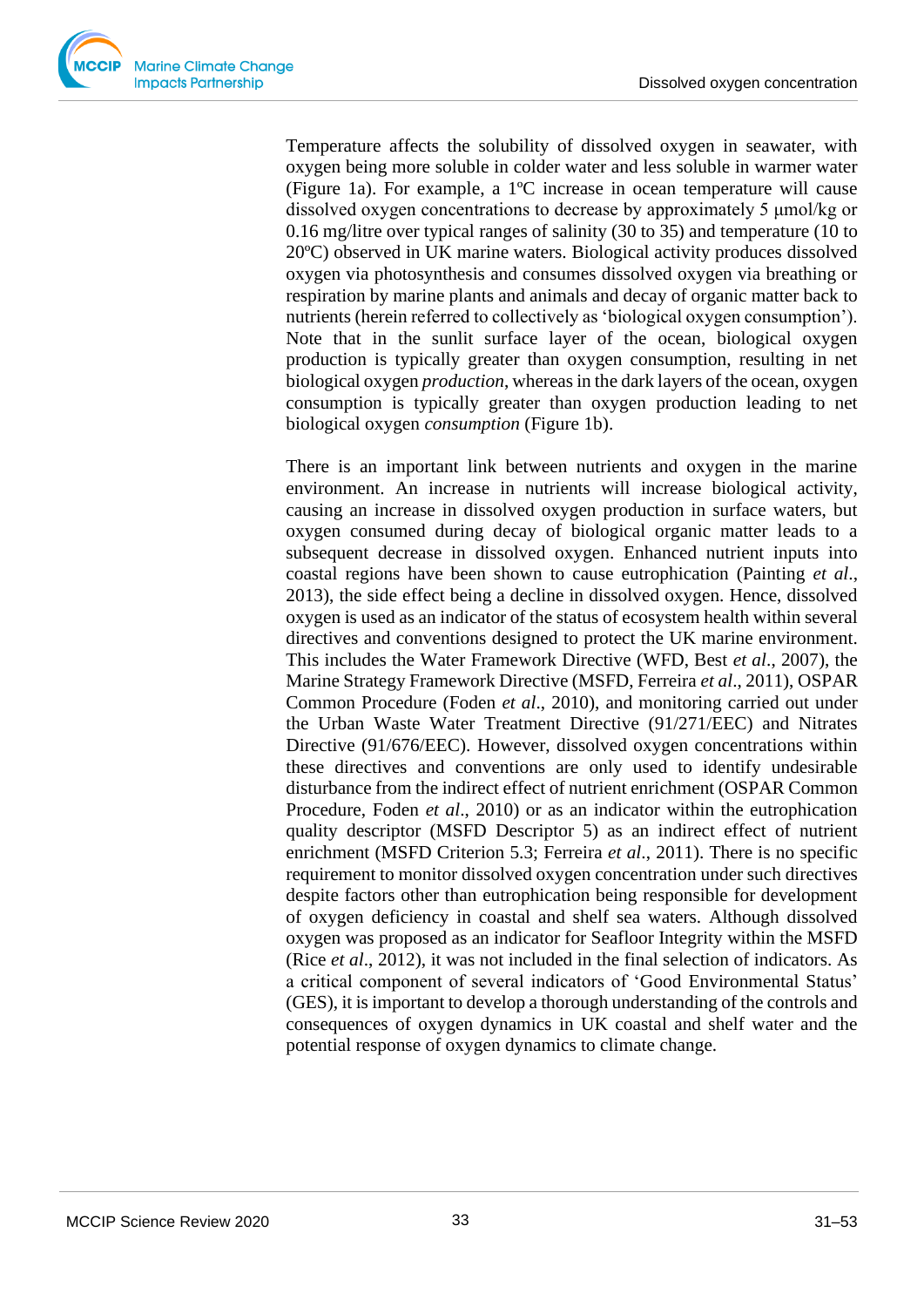

 $(a)$ 

| Warmer                   | Temperature                                               | Cooler                     |     | Higher oxygen | Dissolved oxygen                    | Lower oxygen                            |
|--------------------------|-----------------------------------------------------------|----------------------------|-----|---------------|-------------------------------------|-----------------------------------------|
| Sea surface +<br>$0-50m$ | 1. Air-sea gas<br>exchange<br>2. Warmer surface<br>waters | Sunlight                   | (b) | $0-50m$       | . Photosynthesis and<br>respiration | Sunlight                                |
| 50 to 120m               | Thermocline<br>2. Colder bottom<br>water                  | 3. Vertical<br>mixing      |     | 50 to 120m    | 2. Degradation of<br>organic matter | Downward transport<br>of organic matter |
| Sediments                |                                                           | 4. Horizontal<br>transport |     | Sediments     |                                     | 3. Sediment<br>resuspension             |

| Processes      | Effect on dissolved       |  |
|----------------|---------------------------|--|
| in $(a)$       | oxygen                    |  |
| 1              | Equilibrates oxygen       |  |
|                | between the atmosphere    |  |
|                | and ocean                 |  |
|                |                           |  |
| $\overline{c}$ | Oxygen is less soluble in |  |
|                | warm water and more       |  |
|                | soluble in cold water     |  |
|                |                           |  |
| 3              | Mixes oxygenated          |  |
|                | surface water with less   |  |
|                | oxygenated bottom         |  |
|                | waters                    |  |
| 4              | Transports water with     |  |
|                | different oxygen          |  |
|                | properties                |  |

| Processes      | Effect on dissolved      |  |
|----------------|--------------------------|--|
| in $(b)$       | oxygen                   |  |
|                | Net oxygen production    |  |
|                | as photosynthesis is     |  |
|                | greater than respiration |  |
|                | in surface waters        |  |
| $\mathfrak{D}$ | Net oxygen               |  |
|                | consumption during       |  |
|                | degradation of organic   |  |
|                | matter                   |  |
| 3              | Oxygen consumption as    |  |
|                | more organic matter      |  |
|                | made available from      |  |
|                | sediment resuspension    |  |
|                |                          |  |

*Figure 1: Schematic representation of the vertical structure of (a) temperature and the physical processes that control the distribution of dissolved oxygen and (b) dissolved oxygen and the biological processes that control the distribution of dissolved oxygen in coastal and shelf seas. Underlying tables highlight the principal processes and their effect on dissolved oxygen dynamics. Surface and bottom waters are separated by a thermocline and thus this schematic represents processes in a stratified water column.*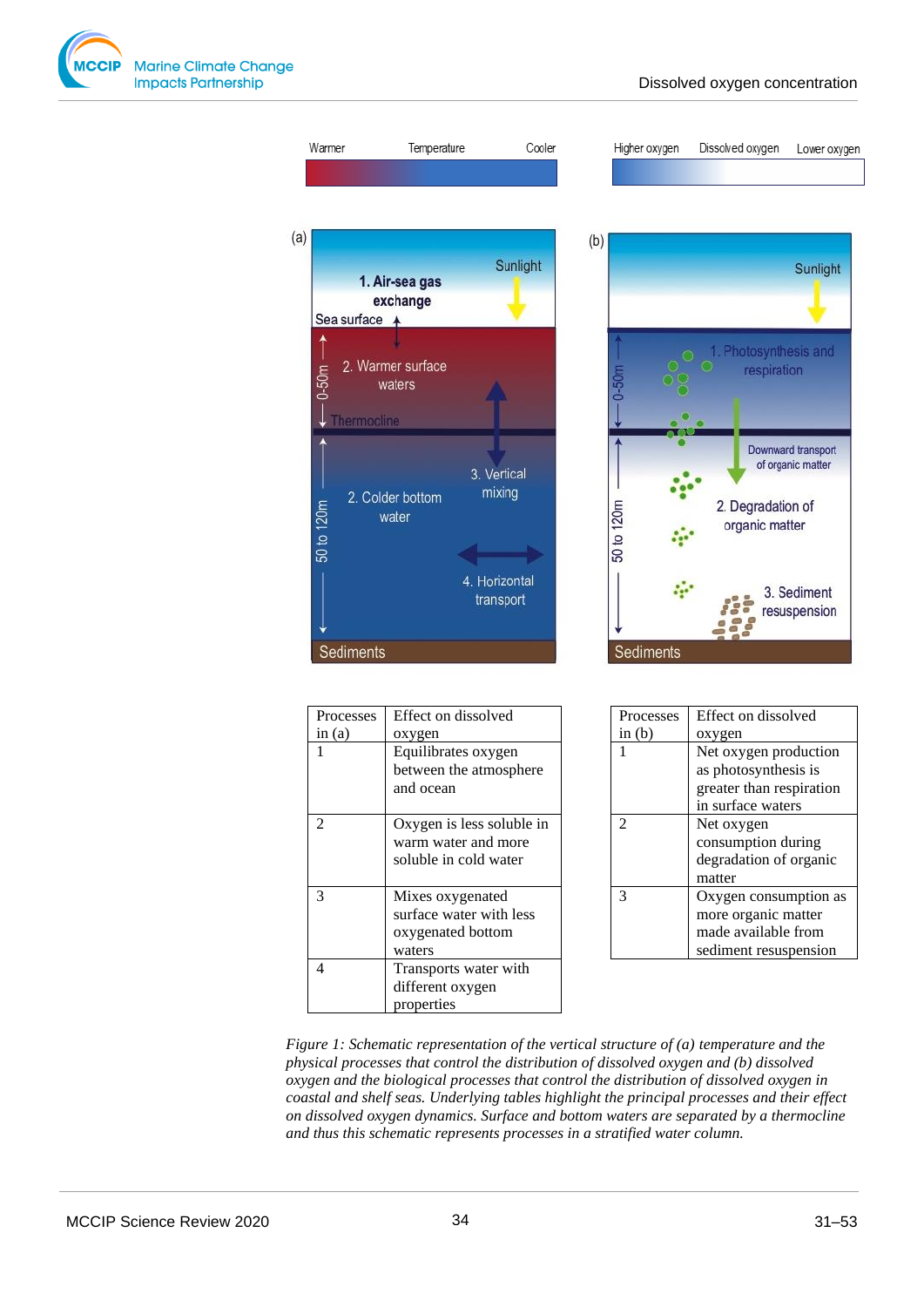

Physical processes, such as vertical mixing and horizontal transport, redistribute oxygen vertically and horizontally (Figure 1a). The strength of vertical mixing and the degree of density stratification are key factors controlling the oxygen distribution in coastal and shelf seas (Figure 2a). Stratification occurs when a layer of less-dense water overlays a layer of denser water. The surface layer may be less dense due to the addition of lower salinity water, for example from freshwater run-off from rivers, or from higher temperatures, which typically occurs due to the seasonal solar heating cycle. While salinity-driven stratification is generally restricted to near coastal regions around the UK, there are large areas of UK shelf seas that undergo seasonal thermal stratification when near surface waters and bottom waters are separated by a temperature gradient, or thermocline (Figure 2b; Sharples *et al*., 2013). Such regions include the central and northern North Sea, the Celtic Sea, the western Irish Sea, the Malin Sea and Outer Hebrides region (Sharples *et al*., 2013). In winter, the shelf seas are completely mixed (Figure 2b) and therefore well oxygenated due to air–sea gas exchange (Figure 2c). Winter mixing leads to surface- and bottom-water oxygen concentrations being the same (Figure 2d). Critically, the water temperature in winter places a first order control on the dissolved oxygen concentration in coastal and shelf seas, with warmer winters leading to lower dissolved oxygen concentrations. Seasonal stratification occurs over much of the UK shelf seas when there is sufficient solar heating of surface waters to overcome the combined effects of tidal and wind mixing. This occurs in spring, typically in March or April in UK waters (Figure 2d) and persists until winter storms and reduced solar heating in autumn months returns to winter mixed conditions in October or November. During seasonal stratification, a thermocline separates the surface waters from the bottom waters which significantly reduces mixing between the two layers and resulting in different oxygen dynamics in each layer (Figure 2b–d). In the surface waters, net biological oxygen production and air–sea gas exchange act to maintain dissolved oxygen concentrations at close to or above 100% saturation (Figure 2c, d). In contrast, the thermocline restricts mixing of bottom waters with the well-oxygenated surface waters. In addition, there is net biological oxygen consumption in the bottom waters (Figure 2c, d). If oxygen consumed in the bottom waters is not replenished by episodic mixing events, such as by enhanced mixing from extreme tides and storms or by horizontal exchange with oxygenated waters, then the bottom layer is at risk of oxygen deficiency and hypoxia. However, the strong seasonal cycle in the UK temperate coastal and shelf seas means that the depletion of oxygen during the stratified period is temporary as dissolved oxygen will be replenished during autumn and winter mixing (Figure 2d). This seasonal pattern is in contrast to many Oxygen Minimum Zones (OMZs) found elsewhere in the marine environment where oxygen deficiency and hypoxia can be persistent features over many years.

In regions of UK coastal and shelf sea waters where there is sufficient energy from tides and currents to permanently mix the water column (Figure 2a), the dissolved oxygen concentration in the entire water column is relatively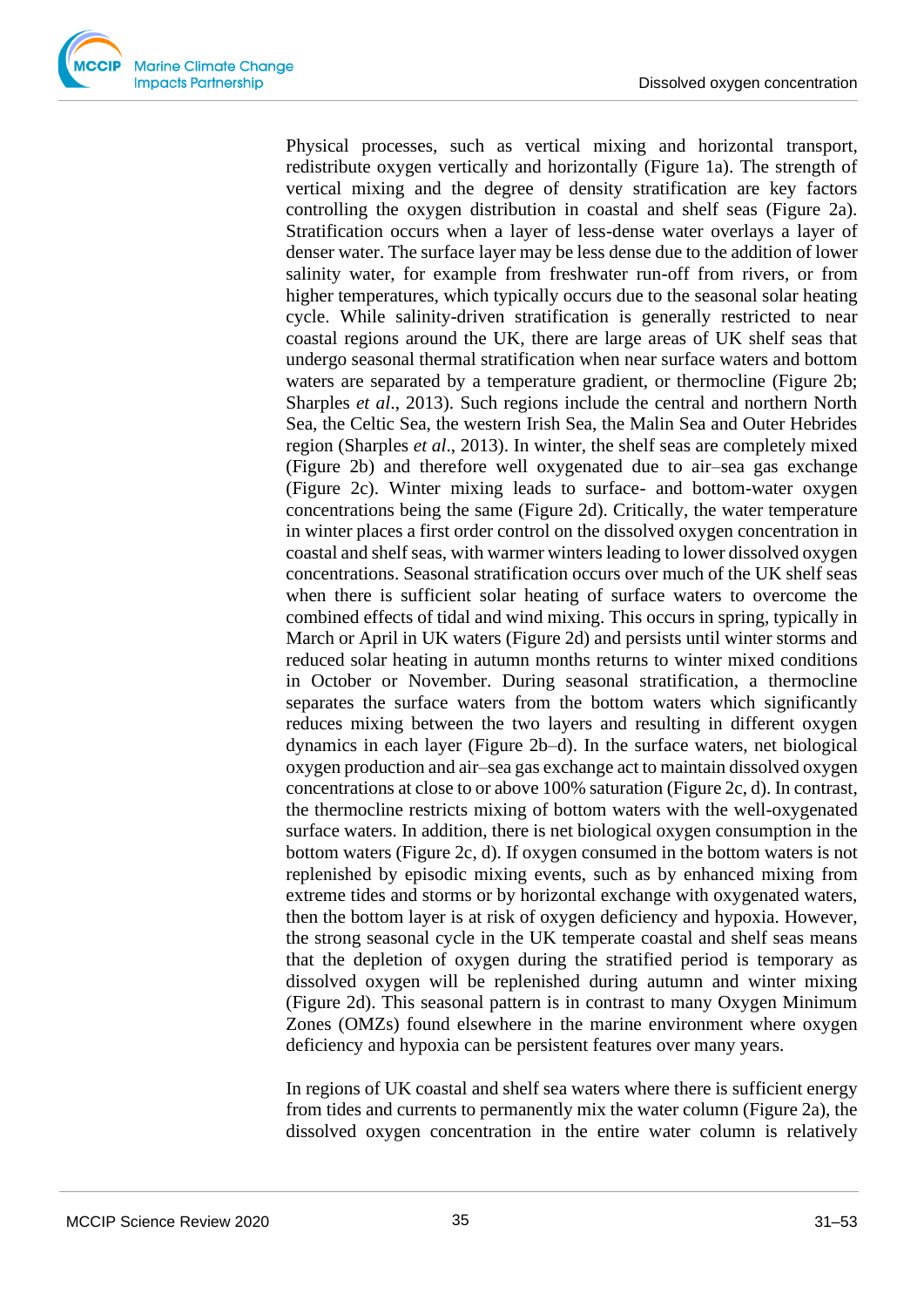

homogenous, with the absolute concentration changing due to seasonal changes in temperature and therefore solubility. Regions that are classed as permanently mixed include the shallow regions of the central and eastern English Channel, southern North Sea and central Irish Sea. There are also areas that undergo periodic stratification due to the variable nature of the tide, for instance the eastern Irish Sea influenced by river inputs from north-west England and the far south of the North Sea influenced by the River Rhine. Bottom layers in such regions are typically not at risk of oxygen depletion or hypoxia since stratification is only short-lived.



*Figure 2: Schematic representation of (a) the gradient in physical water column structure and dissolved oxygen concentrations from the shallow, permanently mixed regions to deeper, seasonally stratifying regions. Exchange between the two regions is indicated by horizontal transfer (yellow arrows); (b) and (c) the seasonal change in water column temperature and dissolved oxygen saturation (%) in a seasonally stratifying shelf sea in winter (blue) and summer (red); (d) seasonal change in dissolved oxygen concentrations (mg/litre) at North Dogger in the North Sea from the Cefas SmartBuoy in surface waters (green) and bottom waters (black). (Data from Greenwood* et al*., 2010.). Note that the lowest oxygen concentrations in (a) are associated with intermediate rather than the deepest water column in shelf seas due to the rapid depletion of oxygen in a thinner layer which has less total oxygen available.*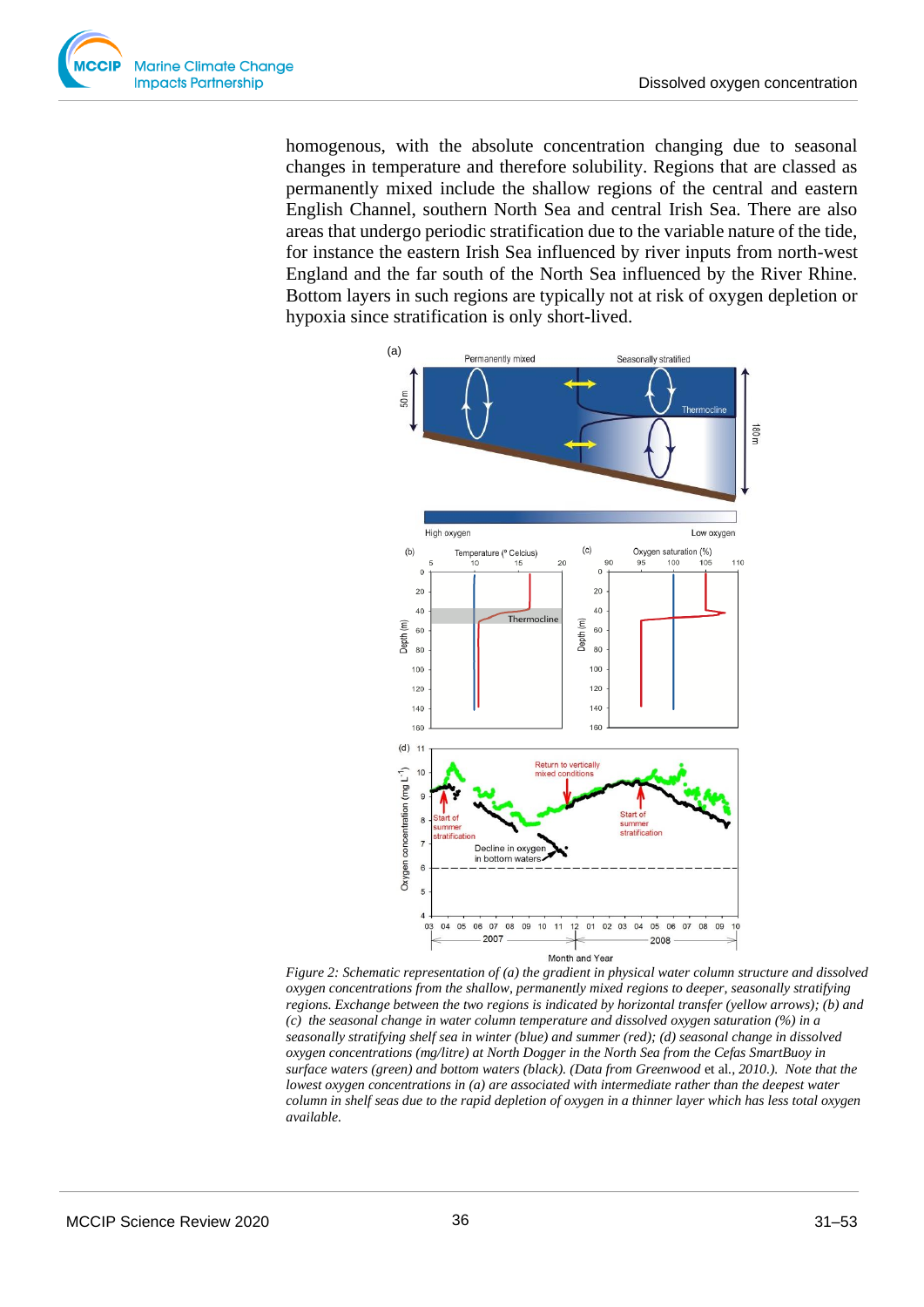

Many factors will affect oxygen dynamics in the future. Particularly relevant to coastal and shelf seas systems is the change in nutrient inputs, which may enhance or reduce the risk of eutrophication with subsequent implications for oxygen dynamics. Climate change is likely to affect biological and physical processes that lead to oxygen depletion. Warming-induced changes in the solubility of oxygen account for less than one third of the global decline in oxygen, highlighting the relatively large contribution of warming induced changes in stratification to ocean deoxygenation (Schmidtko *et al*., 2017). Ocean warming will affect metabolic processes including biological oxygen consumption (Brewer and Peltzer, 2017) and thus climate change will likely increase the contribution of biological processes to the decline in dissolved oxygen. In addition, seasonal stratification is predicted to increase in strength and duration over the next 50 years (Lowe *et al*., 2009; Holt *et al*., 2010; Sharples *et al*., 2013), which increases the isolation of bottom waters from the sea surface, thus increasing the risk of oxygen deficiency and hypoxia in seasonally stratifying regions on the European Shelf. Thus, understanding potential causes of oxygen depletion, and the responses of these drivers to climate change, land-use and waste-water inputs is key to predicting the likelihood of oxygen deficiency or hypoxia, and subsequent ecosystem harm, in UK marine waters.

## **2. WHAT IS ALREADY HAPPENING?**

Detecting climate driven changes in dissolved oxygen requires observations and understanding of the natural seasonal and interannual variability in surface- and bottom-water oxygen concentrations so that any long-term deviation from baseline conditions can be accurately assessed. Dissolved oxygen measurements in bottom waters from the 1920s to 2017 in the North West European shelf region are available from the International Council for the Exploration of the Sea (ICES) and the British Oceanographic Data Centre (BODC) databases. Synthesis of these databases reveals that the North Sea is the most intensely studied of UK marine waters for dissolved oxygen, in both space (Figure 3a) and time (Figures 3g and h). This level of coverage has not been replicated in other UK shelf sea regions, with a stark disparity between North Sea data coverage and the Celtic Sea (Figure 3b), Malin Shelf (Figure 3c), Outer Hebrides (Figure 3d), Irish Sea (Figure 3e) and English Channel (Figure 3f). Confidence in any results drawn from these poorly resolved regions is therefore inherently low and makes quantitative comparisons between regions, or between observations and models, extremely difficult.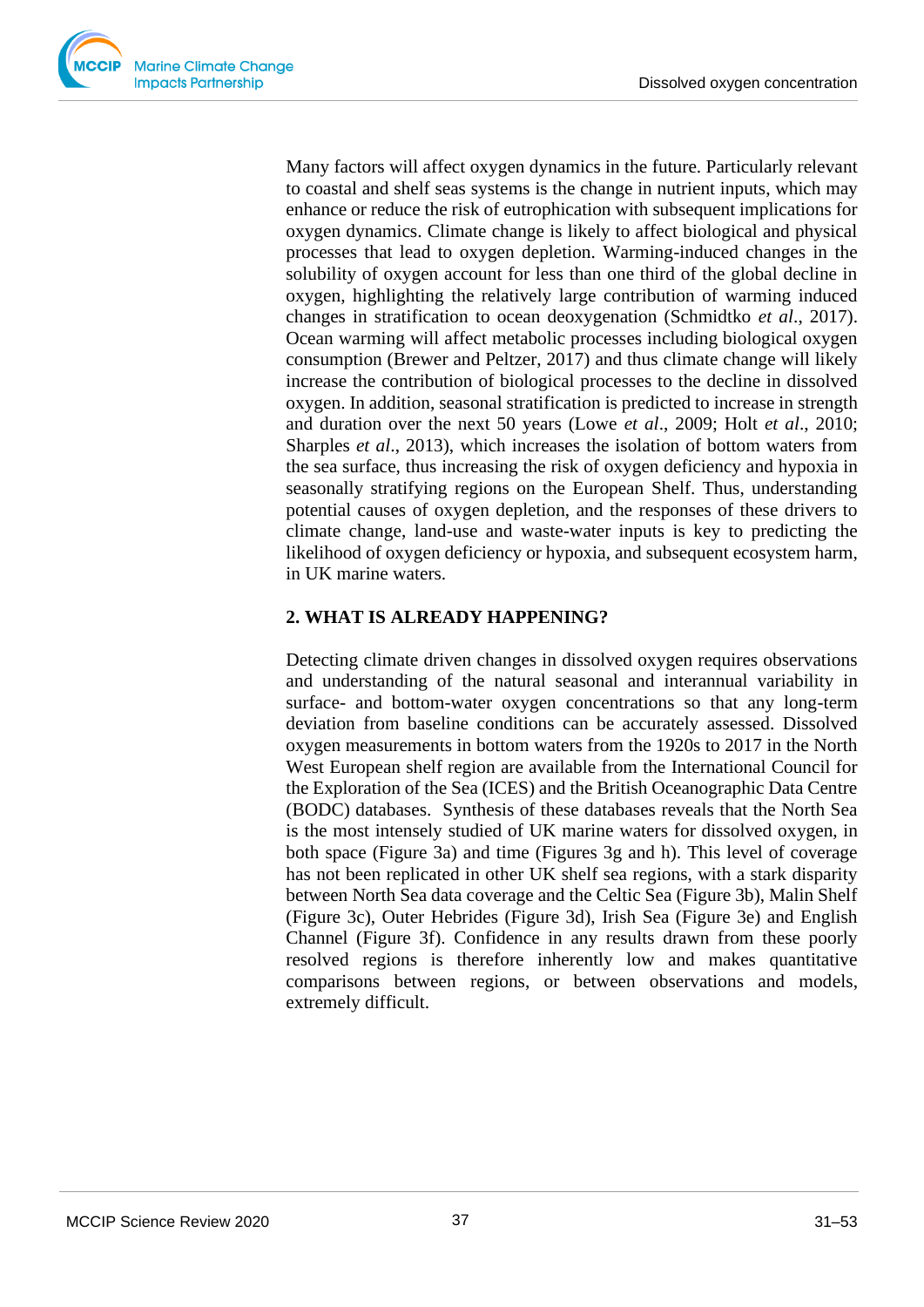

### **Regional dynamics in dissolved oxygen concentrations**

In the North Sea, oxygen concentrations typically vary from  $\sim$ 320  $\mu$ mol/kg (equivalent to  $\sim$ 10 mg/litre or over 100% saturation) in winter to  $\sim$ 192 mol/kg in summer (equivalent to 6 mg/litre or 70 % saturation). A decline in oxygen saturation to 70% or less in bottom waters of the seasonally stratified regions in the UK waters of the North Sea during late summer conditions is well documented (Figure 2d; Weston *et al*., 2008; Greenwood *et al*., 2010; Queste *et al*., 2013; Große *et al*., 2016; Queste *et al*., 2016; Topcu and Brockmann, 2015). Temporal high-resolution data from the Cefas SmartBuoy network has revealed the onset of oxygen deficiency (less than 6 mg/litre) in bottom waters during the late summer period in the central and northern North Sea around the Oyster Grounds (5.2 mg/litre, 60% saturation or 167 mol/kg, Greenwood *et al*., 2010). Reanalysis of dissolved oxygen data over the past 100 years reveals that there has been an increase in the intensity and spatial extent of oxygen deficiency in the North Sea (Queste *et al*., 2013). This period of oxygen depletion coincided with a period of ocean warming observed over the past two decades, which explains one third of the change in oxygen, with the remaining two thirds of oxygen depletion being attributed to an increase in biological oxygen consumption (Queste *et al*., 2013).



1. Celtic Sea

- 2. Malin Shelf
- 3. Outer Hebrides
- 4 Irish Sea
- 5. English Channel
- 6. Northern North Sea 7. Southern North Sea

*Figure 3a: Synthesis of data from ICES and BODC indicating the spatial distribution of measurements of dissolved oxygen below the thermocline or near the seabed from 1920s to 2017, with red lines indicating approximate boundaries between regions.*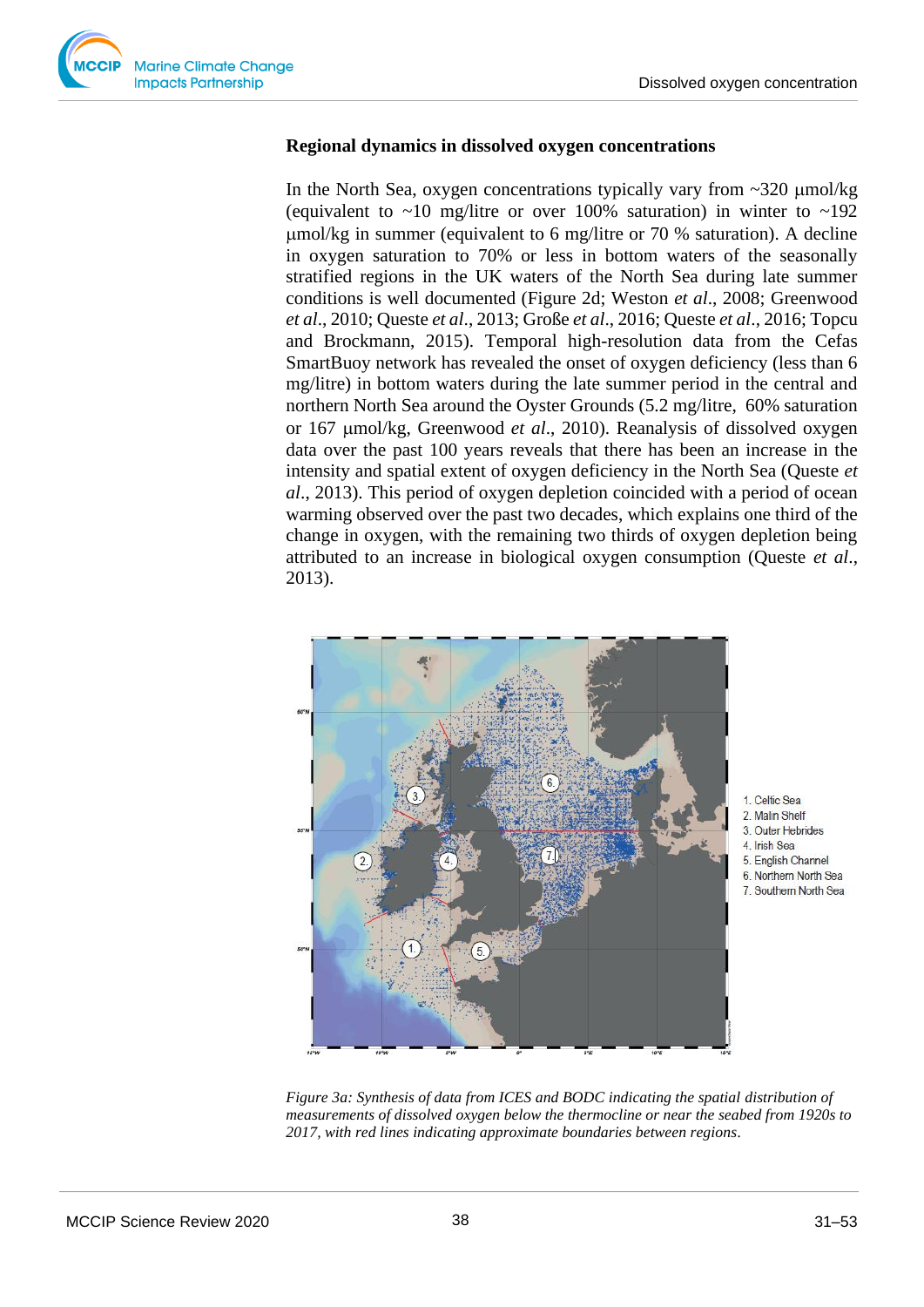



*Figure 3b–h. The temporal distribution of observations per year in the bottom waters from 1920s to 2017 for (b) Celtic Sea, (c) Malin Shelf, (d) Outer Hebrides, (e) Irish Sea, (f) English Channel, (g) northern North Sea and (h) southern North Sea. Note that the y-axis scale varies from (b) to (h) with (b) and (c) ranging from 0 to 800, (d), (e) and (f) ranging from 0 to 500 and (g) and (h) ranging from 0 to 1600.*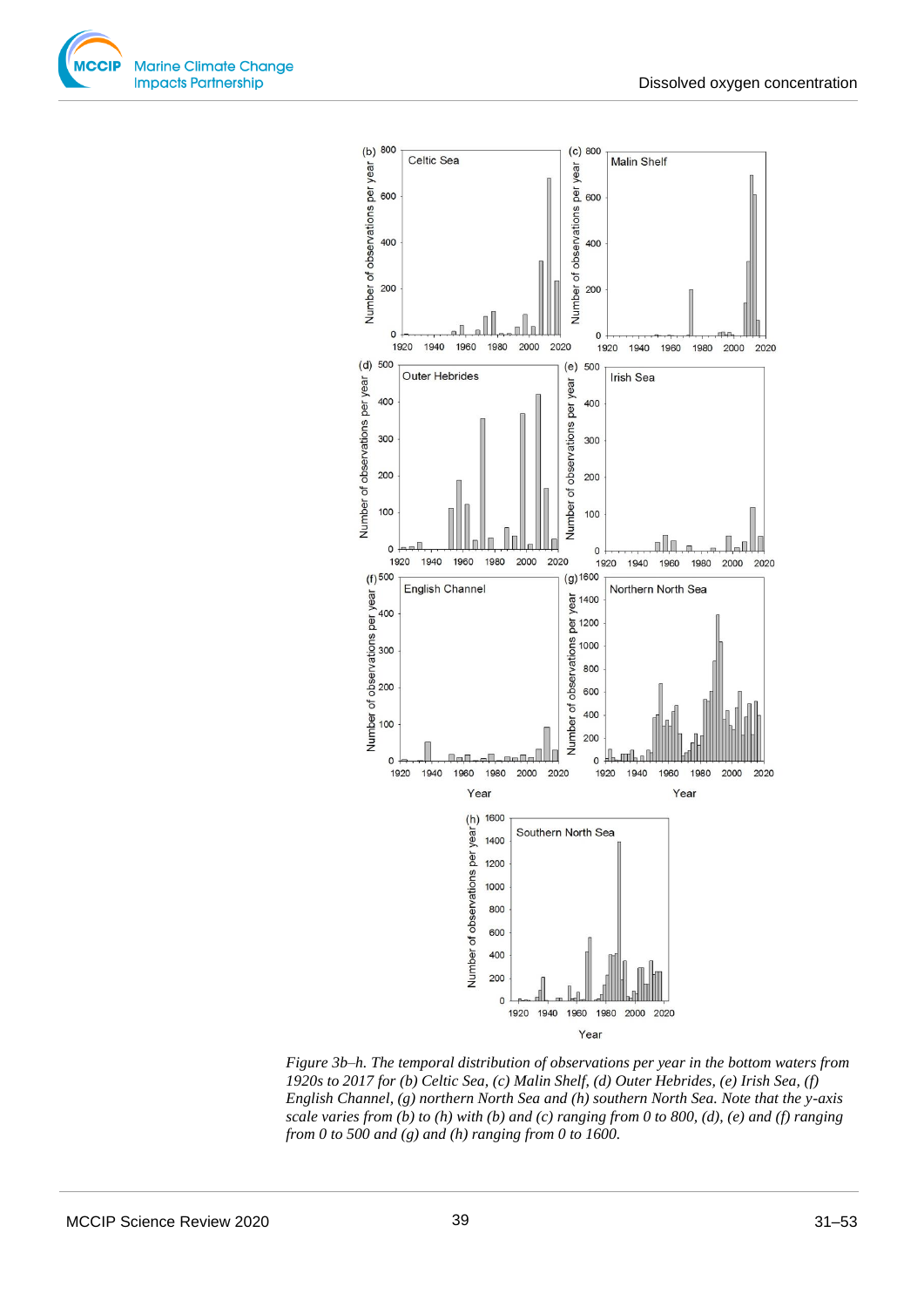Unlike the well-studied North Sea, the Celtic Sea is poorly sampled in both time and space (Figure 3a–h). Data from the recent UK-Shelf Sea Biogeochemistry programme has significantly improved our understanding of this region. High-resolution data from a benthic study reveal that towards the end of seasonal stratification in late autumn 2014, oxygen concentrations in bottom waters decreased below the 6 mg/litre threshold defining oxygen deficiency (5.8 mg/litre or 62% saturation or 186 µmol/kg; Aldridge *et al.*, 2017). These are the first published observations indicating the development of oxygen deficiency in the Celtic Sea. The lack of observational data in Celtic Sea bottom waters means this important result cannot be set in a historical context and so it is not possible to verify using observational evidence whether this is a recent development or a regularly occurring phenomenon.

There is currently no evidence of oxygen deficiency in the Irish Sea or Malin Sea (O'Boyle and Nolan, 2010), but data is sparse (Figure 3a–h) and large areas known to undergo seasonal stratification have few or no observations of bottom layer dissolved oxygen concentration in available databases, and fewer still have data available during late summer or autumn conditions when a seasonal oxygen minimum is most likely to occur.

Looking to the future, a major challenge in detecting the onset of oxygen deficiency in UK coastal and shelf sea regions is making measurements of dissolved oxygen concentrations at the appropriate scales in time and space. Coupled physical and biogeochemical models specifically designed to represent the functioning of coastal and shelf seas have been used to predict oxygen dynamics over regional and whole shelf scales (Madec *et al*., 2012, Butenschön *et al*., 2016). Recent model re-analysis by Ciavatta *et al*. (2016) has suggested that large areas  $\sim 325,000 \text{ km}^2$  of the North-West European Shelf region are vulnerable to oxygen deficiency. UK regions designated as at risk of deficiency in this study include large areas of the Celtic Sea, Irish Sea and English Channel and small coastal regions around Scotland (Figure 4). A small area of the North Sea in UK waters is also identified, which forms part of a much larger area including Dutch and German waters. The reliability of ocean and climate models in accurately capturing the myriad of processes that control seasonal oxygen dynamics is still under debate. While current global climate models are able to estimate the change in oxygen concentrations due to solubility to within 10% of the estimate from observations (IPCC, 2013; Oschlies *et al*., 2018), they tend to underestimate the variability and decline in oxygen (Bopp *et al*., 2013; Ito *et al*., 2017), implying that physical processes of mixing and ventilation, as well as biological oxygen consumption, are poorly represented within these models (Oschlies *et al*., 2017, 2018).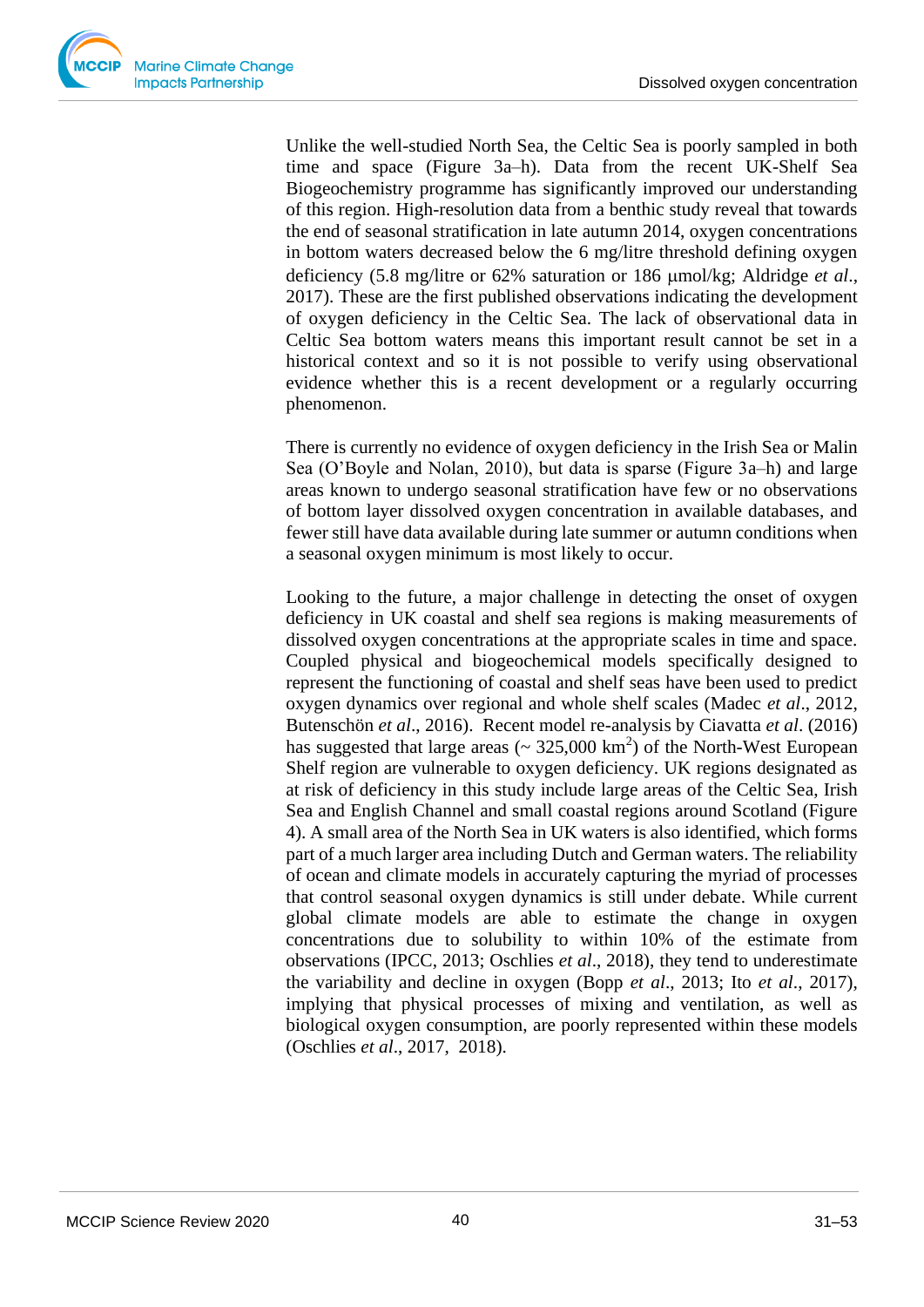



*Figure 4: Model output from ERSEM indicating areas vulnerable to oxygen deficiency in bottom waters, defined as at least one daily value in 1998 to 2009 below the threshold of 6 mg/litre. Areas of the shelf where oxygen concentrations are found to be higher than 6 mg/litre at 100% confidence are highlighted in blue. Areas of the shelf where oxygen concentrations are found to be lower than 6 mg/litre at 1% confidence are highlighted in yellow. Areas of the shelf where oxygen concentrations are found to be lower than 6 mg/litre at 100% confidence are highlighted in red. (Reproduced with permission from Ciavatta* et al*., 2016.)* 

## **Causes of oxygen depletion**

While the causes for the decline in dissolved oxygen concentrations have been identified, their relative magnitude and net effect on oxygen dynamics are still poorly constrained. For example, the net effect of temperature on oxygen dynamics is complex. While warming will unambiguously reduce the solubility of oxygen, the effects of warming on the strength and duration of stratification and on biological oxygen consumption are less well known. Understanding potential drivers of oxygen depletion is key to predicting the likelihood of oxygen deficiency or hypoxia in UK marine waters. In near coastal waters, nutrient enrichment can lead to eutrophication, causing acceleration of phytoplankton growth with undesirable disturbance and potentially harmful effects, including the growth of nuisance or toxic phytoplankton, red tides and dissolved oxygen depletion (Painting *et al*., 2013). Under EU directives, 21 UK coastal water bodies were assessed as 'Problem Areas' with respect to eutrophication status based on nutrient concentrations (OSPAR, 2017; Defra, 2010). In coastal systems, the relatively slow process of dissolved oxygen depletion is frequently interrupted by ventilation of water via physical mixing driven by wind, waves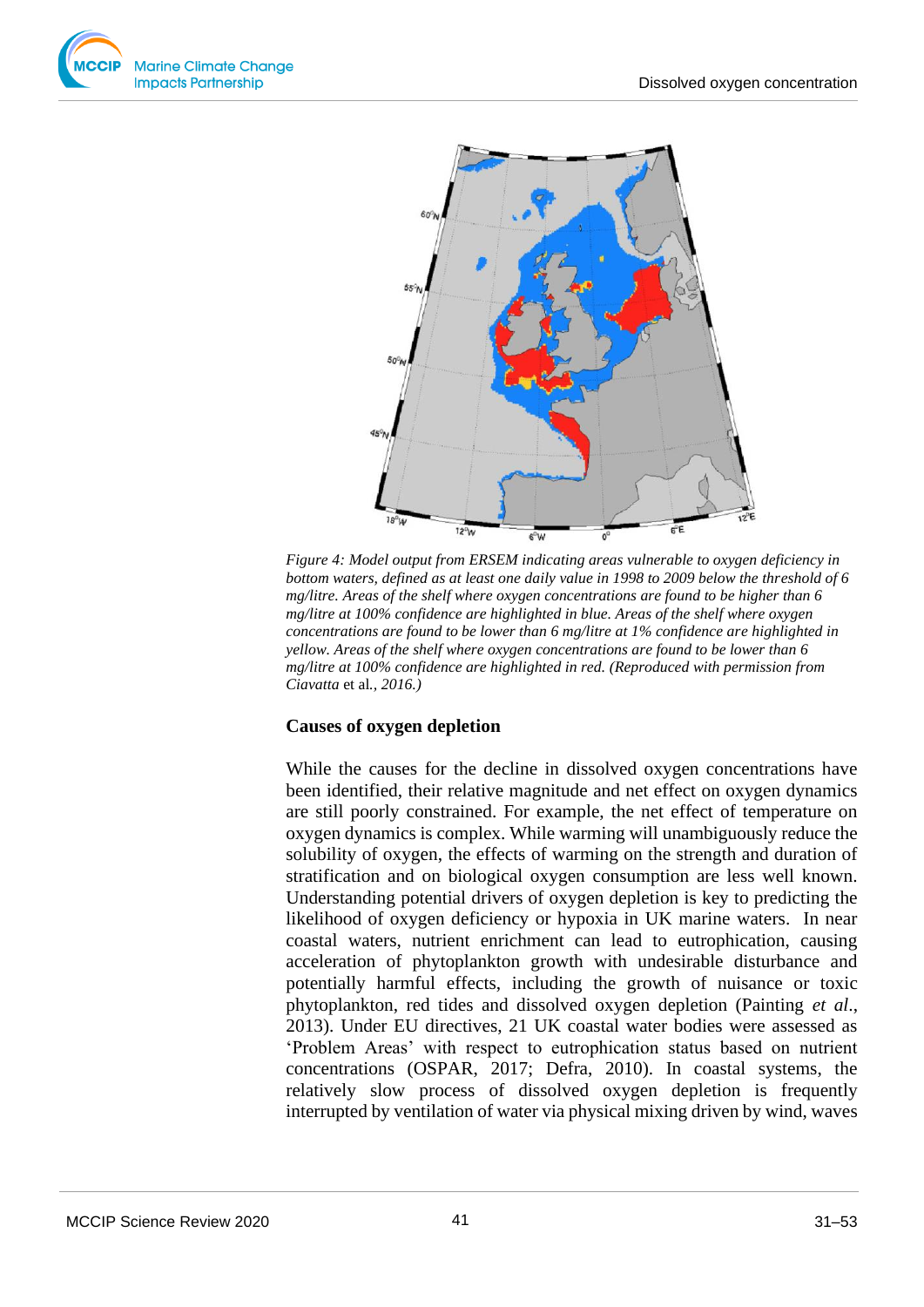

or tides, allowing replenishment of dissolved oxygen by rapid mixing with surface oxygenated waters and equilibration with the atmosphere. However, the nutrient-enhanced organic matter present in these coastal waters does have the potential to be transported away from coastal areas and contribute to biological oxygen consumption elsewhere (Topcu and Brockmann, 2015; Große *et al*., 2017) and so still may be a problem.

UK marine waters (defined here as areas where local salinity is greater than 30) are considered to be 'Non-Problem Areas' with respect to the risk and impact of nutrient enrichment (OSPAR, 2017). However, eutrophication is not the only driver or precursor of dissolved oxygen depletion. The timing, duration and strength of stratification play critical roles in the seasonal depletion of dissolved oxygen because they dictate the degree of isolation of bottom waters and the potential for mixing. However, there is significant regional disparity between waters that are stratified for long periods of time and the magnitude of oxygen depletion they experience. In the North Sea, areas of prolonged stratification in the central and northern regions generally have a higher bottom-water dissolved oxygen concentration than areas that are stratified for a shorter period of time in the south-central North Sea region (Große *et al*., 2016; Queste *et al*., 2016; Topcu and Brockmann, 2015). This disparity indicates that factors other than the strength and duration of stratification play an important role in controlling oxygen depletion. The magnitude of photosynthesis in the sunlit surface layer dictates the amount of organic matter that will eventually sink below the thermocline, with more organic matter leading to greater biological oxygen consumption. In addition, organic matter generated via photosynthesis is a food source for higher trophic levels, such as zooplankton, which graze on phytoplankton and generate sinking faecal material, which contributes to an enhanced downward flux of organic matter which could intensify biological oxygen consumption. The thickness or volume of the bottom waters in which biological oxygen consumption occurs is also a factor in controlling the magnitude of oxygen depletion (Große *et al*., 2016), with dissolved oxygen being more rapidly depleted in a thinner bottom layer than a thicker bottom layer due to the lower total amount of oxygen available in a thinner layer. As such, differences in productivity are thought to control the interannual variability in dissolved oxygen conditions in the North Sea, while spatial differences in dissolved oxygen dynamics have been attributed to variations in stratification and water depth or volume (Große *et al*., 2016).

While stratification is an important prerequisite for bottom water oxygen depletion, other physical processes can contribute to dissolved oxygen dynamics (Queste *et al*., 2016; Rovelli *et al*., 2016). Horizontal and vertical advection may transport water into different depths or regions and can lead to the exchange of water with different oxygen properties. However, estimates of horizontal transport or advection in the North Sea are low (Weston *et al*., 2004; Greenwood *et al*., 2010) and typically water masses are thought to be transported into areas with similar properties and so have little net effect. In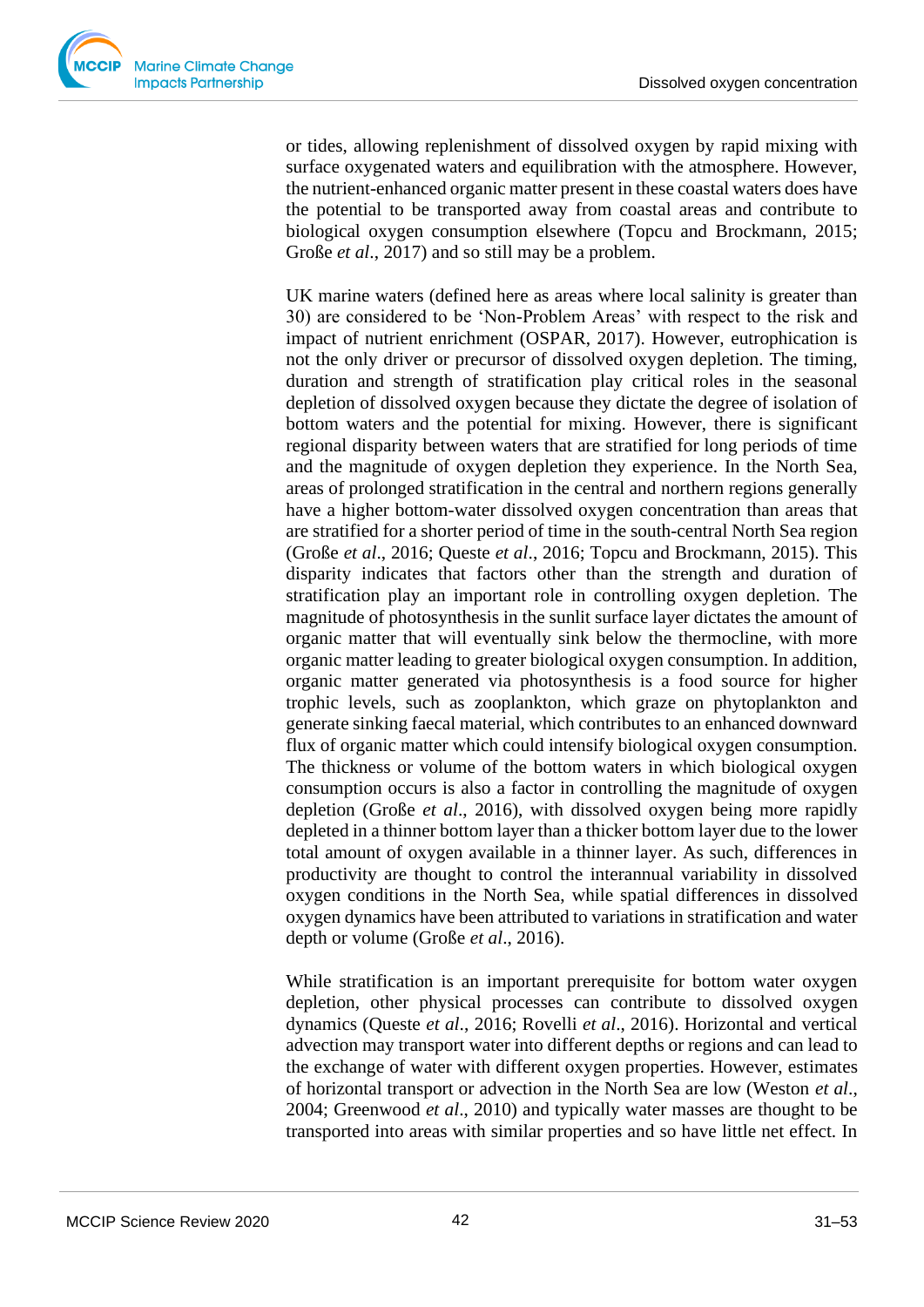contrast, vertical mixing across the thermocline has the potential to mix welloxygenated surface waters with oxygen-deplete bottom waters (Rovelli *et al*., 2016; Queste *et al*., 2016). The rate of mixing across the thermocline is highly variable, depending on tides, meteorology and the proximity to banks and slopes, and the contribution from each factor is modified by the strength of local stratification. The combined effect of these processes results in thermocline mixing in shelf seas spanning several orders of magnitude (e.g. Sharples *et al*., 2009; Rippeth *et al*., 2014). Extended deployments of autonomous ocean gliders have recently provided new insight into the importance of mixing of dissolved oxygen across the thermocline in the North Sea (Queste *et al*., 2016). While thermocline mixing is weak when compared to tidal and wind driven mixing, it is sufficient to modulate the onset of oxygen deficiency. Collectively, physical processes add to the complexity of understanding dissolved oxygen dynamics in shelf seas because they can both enhance oxygen depletion through stratification or act to reduce the potential for oxygen depletion via mixing between surface and bottom waters. Thus, understanding the role of physical processes now and in the future ocean is vital towards understanding climate change impacts on coastal- and shelf-sea oxygen dynamics (see Section 3).

Below the thermocline, biological processes continuously consume oxygen. However, only recently has the role of the sediments in consuming oxygen been identified as making a significant contribution to oxygen consumption in bottom waters (Figure 1b; Große *et al*., 2016; Queste *et al*., 2016; Hicks *et al*., 2017). Output from an ecosystem model estimates that more than 50% of net oxygen consumption in bottom waters in the North Sea is due to processes occurring on or within the sea bed or benthos (Große *et al***.**, 2016). Oxygen consumption in sediments has been found to be dependent upon sediment type and season. The highest rates of oxygen consumption occur in cohesive sediments (such as mud) rather than permeable sediments (such as sand and gravel) (Hicks *et al*., 2017). Increased sedimentary oxygen consumption has been observed during the spring bloom period when more organic matter is immediately available (Hicks *et al***.,** 2017). Physical processes continue to play a role as organic matter can aggregate to create 'depocentres' or hot spots of benthic oxygen consumption. In addition, organic matter that is on top of or within surficial sediments can potentially be disturbed by natural mixing (e.g. tides and storms) or by human activities (e.g. trawling), thus making benthic organic matter available for remineralisation in the water column via resuspension, potentially contributing to event-driven oxygen depletion (van der Molen *et al*., 2013). The effect of sediment trawling on oxygen depletion was estimated for the Oyster Grounds and North Dogger in the North Sea and found to be non-trivial (Greenwood *et al***.,** 2010).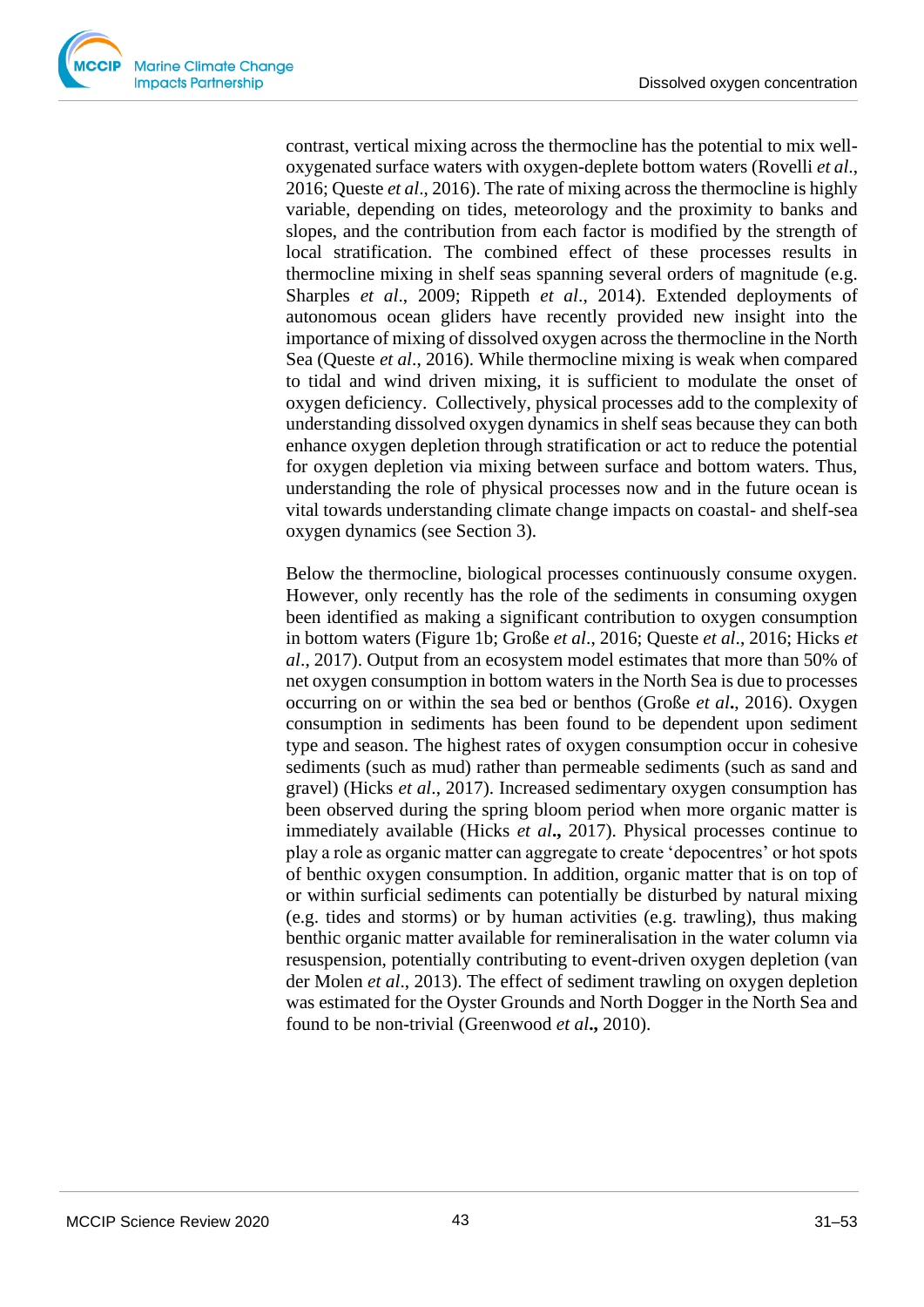# **3. WHAT COULD HAPPEN IN THE FUTURE?**

Results from a regional shelf seas model, the Proudman Oceanographic Laboratory Coastal Ocean Modelling System or POLCOMS, predict an average rise in temperature over the century (in 2069–2089 relative to 1960– 1989) of over 3ºC for most of the North Sea, English Channel, Irish and Celtic Seas using a medium emissions scenario (Tinker *et al*., 2016; Hughes *et al*., 2017). This predicted increase in temperature will directly lead to a decrease in dissolved oxygen in the sea due to a reduction in solubility (Table 1) and indirectly due to increasing strength and duration of stratification (Table 1; Conley *et al*., 2007; Keeling *et al*., 2010; Rabalais *et al*., 2010; Hofmann *et al*., 2011; Queste *et al*., 2012). Further model projections for the period 2070 to 2098 relative to 1961 to 1990 predict the period of stratification will increase by 10 to 15 days over the entire North-West European Shelf region (Lowe *et al*., 2009; Holt *et al*., 2010; Sharples *et al*., 2013). While equivalent studies in coastal and shelf seas have not been undertaken, insights from open ocean studies reveal that these direct and indirect effects of temperature are not equally weighted. A decrease in solubility due to warming accounts for only 15 to 30% of the current global decline in oxygen. It is currently assumed that 58 to 85% of the decline in dissolved oxygen is driven by reduced ventilation due to increased stratification (Helm *et al*., 2011; Meire *et al*., 2013), although the role of biological oxygen consumption is not estimated (Brewer and Peltzer, 2017). Observations from the North Sea suggest that one third of the oxygen decline is due to warming, whereas two thirds is attributed to increased oxygen consumption (Queste *et al*., 2013).

There are additional consequences of climate change that may have an impact on the magnitude and even the direction of oxygen dynamics in coastal and shelf seas. For example, while enhanced stratification acts to reduce mixing of bottom waters with the sea surface, it will also reduce the supply of nutrients to the surface ocean due to reduced mixing across the thermocline. The reduction in nutrients will decrease phytoplankton growth and the amount of organic matter that reaches bottom waters, which will likely reduce the demand for oxygen in the bottom waters. The net effect of these two competing mechanisms is uncertain (Table 1). In contrast, biological processes are thermally sensitive and will likely increase in response to an increase in temperature but their net impact on oxygen dynamics is unknown (Table 1). Increased storm activity driven by a warming atmosphere will enhance ocean mixing. While this will further be modified by a change in stratification from a warmer atmosphere, a likely scenario is an increase in surface layer depth, an increase in energy available to mix bottom waters and a reduction in areal extent of seasonal stratification, and thus a reduction in the risk or extent of oxygen depletion (Table 1). Other contributing processes from this enhanced mixing however may include increased resuspension of sediments, which may result in enhancing biological oxygen consumption in bottom waters or reduce light and therefore reduced primary production in upper layers (Capuzzo *et al*., 2017). Finally, winter precipitation and river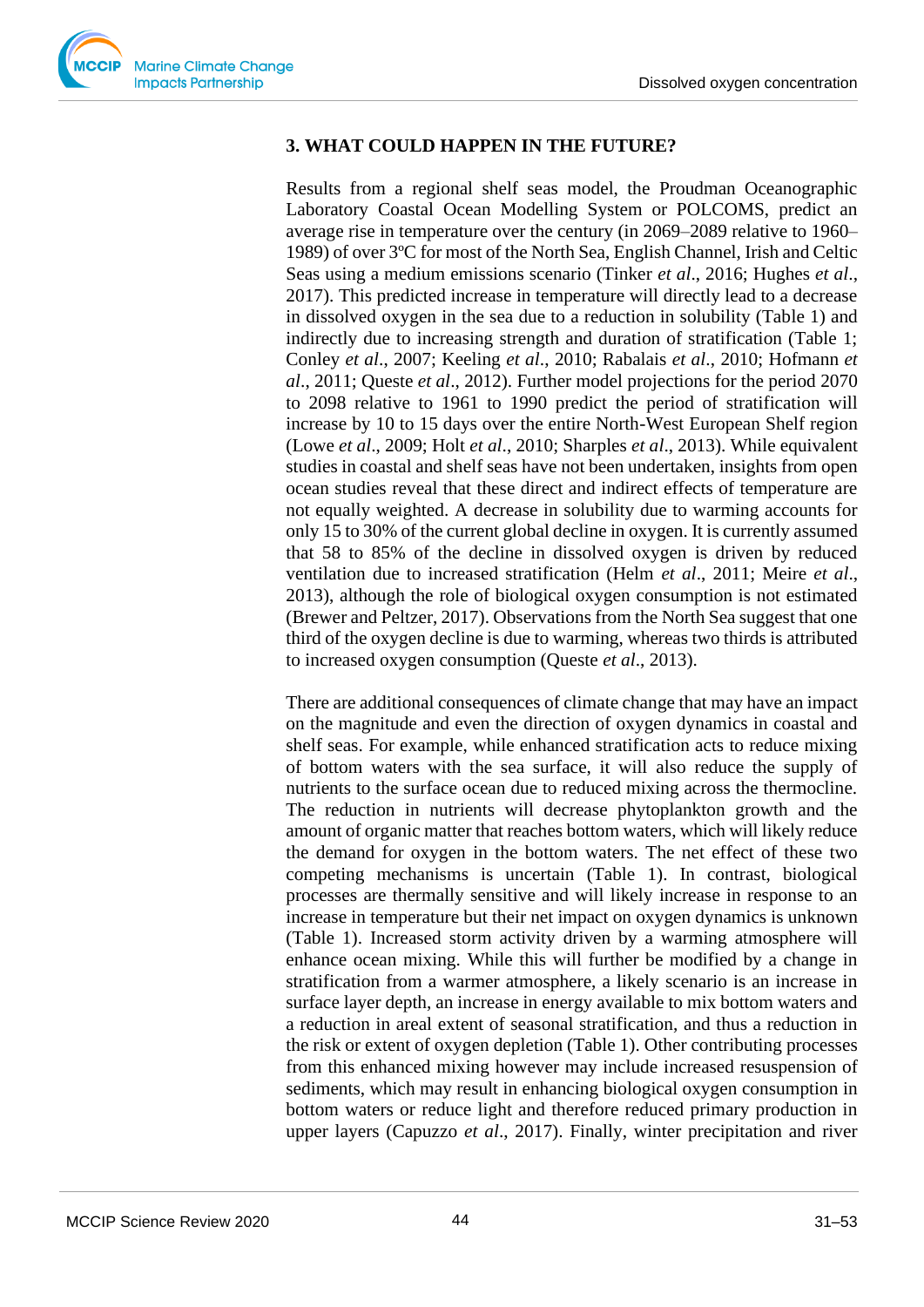Seasonal Low

Seasonal Low

Annual Low

flows are expected to increase across northern Europe (EEA, 2015), potentially increasing the input of nutrients to coastal systems and thus enhancing the risk of eutrophication and associated depletion of oxygen (Table 1; Rabalais *et al*., 2010; Zhang *et al*., 2010). Alternatively, a reduction in nutrient input via rivers through improved water and land management has the potential to reduce eutrophication and thus reduce the risk of oxygen deficiency or hypoxia (Lenhart *et al*., 2010).

| <b>Direction</b><br><b>Process</b> |                                        | <b>Timescale</b> | Confidence |
|------------------------------------|----------------------------------------|------------------|------------|
| Decrease in                        | Decrease in oxygen concentration in    | Decadal          | High       |
| solubility due to                  | surface and bottom waters              |                  |            |
| ocean warming                      |                                        |                  |            |
| Increase in                        | Decrease in oxygen concentration in    | Decadal          | Medium     |
| stratification due                 | bottom waters due to reduced mixing    |                  |            |
| to ocean warming                   |                                        |                  |            |
| Decrease in                        | Decrease in phytoplankton growth and   | Seasonal         | Low        |
| nutrient supply                    | amount of organic matter that reaches  |                  |            |
| due to increased                   | bottom waters, decrease in oxygen      |                  |            |
| stratification                     | consumption in bottom waters causing a |                  |            |
|                                    | relative increase in oxygen            |                  |            |
|                                    | concentration                          |                  |            |
| Increase in                        | Net effect unknown due to increase in  | Decadal          | Low        |
| biological                         | both oxygen production via             |                  |            |
| processes due to                   | photosynthesis and oxygen consumption  |                  |            |
| ocean warming                      | via respiration and other processes.   |                  |            |
|                                    | Nutrient availablity not considered    |                  |            |

*Table 1: Implications of climate change related processes on oxygen dynamics in the coastal and shelf sea environment, including an indication of the timescale over which the process will act and the level of confidence.* 

The interaction between these complex processes and their combined effect is difficult to predict, however a suite of global models of varying degrees of complexity agree that dissolved oxygen concentrations in the global ocean will decline by 1.5% to 4% by 2090 or by 6 to 12 mol/kg by 2100 (Ciais *et al*., 2013). Model simulations specifically focused on coastal and shelf sea waters estimate that dissolved oxygen concentrations in the North Sea will decline by 5.3% to 9.5% by 2098 (van der Molen *et al*., 2013) or as much as 11.5% by 2100 (Meire *et al*., 2013). These model outputs imply that the decline in dissolved oxygen in coastal and shelf seas resulting from predicted climate change would be amplified compared to the effects in the open ocean.

Storms **Localised change in water column** 

mixing

Resuspension of sediments

Increased precipitation and river runoff

stratification and **increase in oxygen concentration** due to water column

Increase in organic matter available for oxygen consumption causing a **decrease** 

Increase in nutrients will increase the risk of eutrophication and associated **decrease in oxygen concentration**

**in oxygen concentration**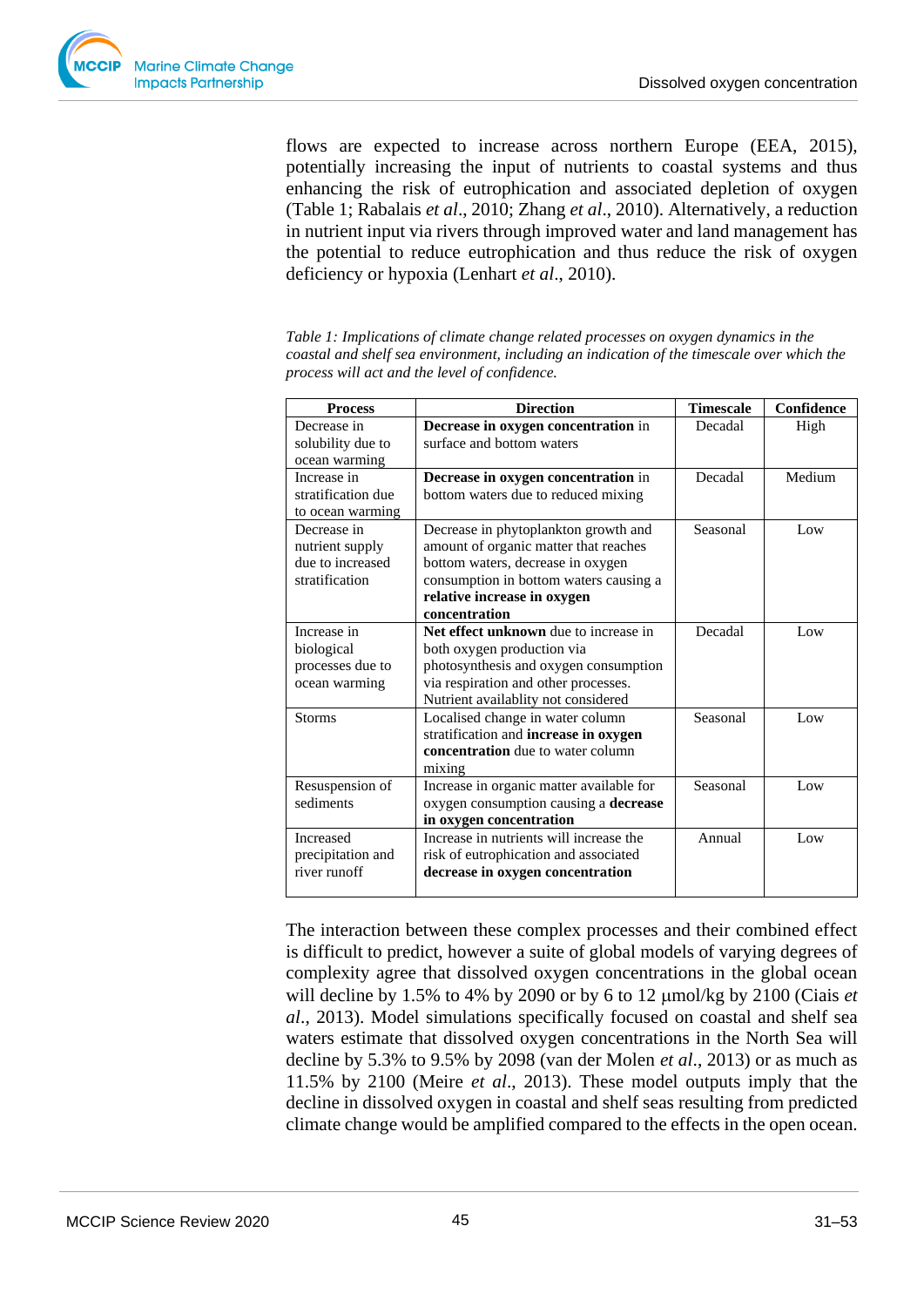#### **Consequences of oxygen depletion**

Oxygen is required to sustain vital metabolic processes of marine organisms and is essential for activities such as muscular activity, growth and reproduction (Pörtner and Knust, 2007). Thus, depletion of dissolved oxygen poses a serious threat to marine organisms**,** with the most severe responses occurring under hypoxic conditions ( $\langle 2mg/l$  itre, equivalent to  $\sim 63 \mu$  mol/kg). All organisms have limits or thresholds to the severity of oxygen depletion that they can tolerate (Vaquer-Sunyer and Duarte, 2008; Pörtner, 2010). Even a small decrease in oxygen below a threshold can affect oxygen-demanding functions, such as movement and reproduction (Claireaux *et al*., 2000; Claireaux and Chabot, 2016). Other key factors include exposure time, species, type of organism, respiration mode and physiological requirements. For example, highly active species are generally less tolerant of low oxygen conditions (Stramma *et al*., 2011). Oxygen depletion can cause a reduction in survival, growth and reproduction, alter behaviour of individual organisms (Baden *et al*., 1990; Eriksson and Baden, 1997; Chabot and Claireaux, 2008; Long *et al*., 2008; Ludsin *et al*., 2009), affect predator-prey relationships and in the most severe case, cause death (Shurmann and Steffensen, 1992; Stramma *et al*., 2010; Urbina *et al*., 2011; Townhill *et al*., 2017b). Even brief repeated exposure to oxygen depletion can alter the immune system of macrofauna and thus increase disease and reduce growth (Stierhoff *et al*., 2009; Keppel *et al*., 2015). Oxygen depletion can be devastating for commercial fisheries. For example, during a period of oxygen deficiency (oxygen concentration of 3.7 mg/litre, equivalent to a saturation lower than  $40\%$  or 116  $\mu$ mol/kg) in 1982 in German and Danish coastal waters of the North Sea, fish abundance decreased from  $\sim$  400 kg per 30 min trawl to less than 5 kg per 30 min trawl (Westernhagen and Dethlefsen, 1983). While the focus here is on dissolved oxygen, ocean warming will also increase metabolic rates of organisms and thus it is the response to multiple stressors, not just a decline in oxygen, that needs to be understood. For example, results from a global model indicate that a decline in oxygen alongside increased metabolism causes a decline in the vertical and poleward extent of viable habitats for a range species (Deutsch *et al*., 2015).

In addition to the ecological risks, oxygen depletion may also have a significant effect on biogeochemical cycles. Oxygen depletion affects the transfer and storage of organic matter to the sediments (Keil *et al*., 2016; Cavan *et al*., 2017), biological removal of nitrate (Neubacher *et al*., 2011; Neubacher *et al*., 2013; Kitidis *et al*., 2017), production of greenhouse gases such as nitrous oxide (Naqvi *et al*., 2010; Freing *et al*., 2012; Bianchi *et al*., 2012), and the release of phosphorus and iron from sediments (Scholz *et al*., 2014; Watson *et al*., 2018). These biogeochemical responses to oxygen depletion have the potential to affect primary production locally in coastal and shelf seas and lead to feedback loops, which may have both positive and negative effects on ecosystem functioning (Niemeyer *et al*., 2017).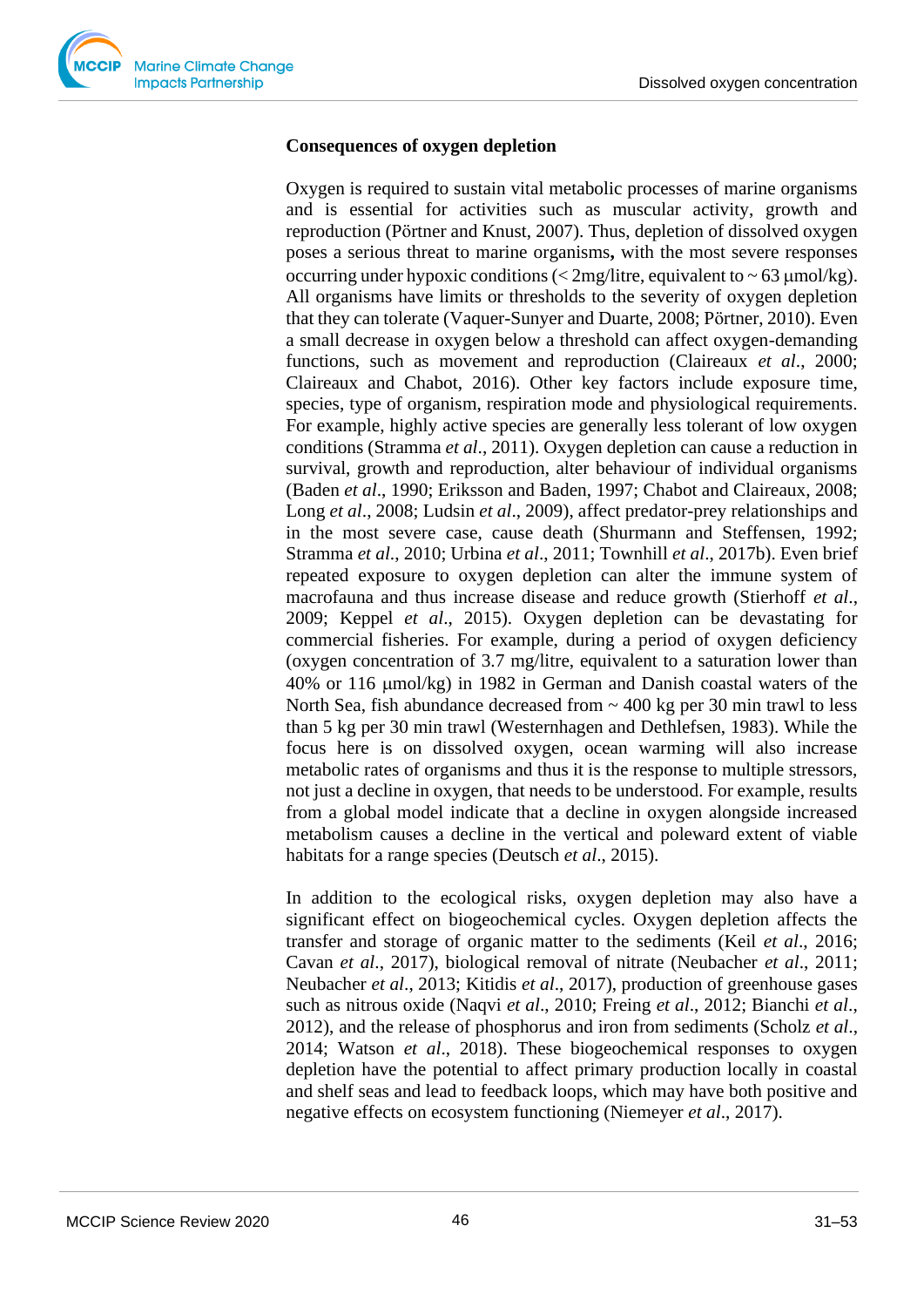

Although hypoxia has not been detected in UK marine waters, it has been detected in the North-West European Shelf seas and thus will affect species that contribute to the ecosystem and perhaps economy of the UK due to connectivity of the marine environment and transfer of migratory species between regions. Periods of oxygen deficiency have been detected in the UK waters of the North Sea and now the Celtic Sea but the impact on the marine ecosystem has not yet been documented.

## **4. CONFIDENCE ASSESSMENT**



### **What is already happening?**

On a global scale, there is a *high level of confidence* that the oceans are losing oxygen due to ocean warming. In UK coastal waters, there is a high level of understanding of the seasonal and interannual variability in oxygen dynamics in the permanently mixed and seasonally stratifying waters in the North Sea due to the relatively extensive sampling regime for dissolved oxygen concentrations in this region over the past four to five decades. Repeat sampling at specific sites has provided insight into the occurrence and onset of oxygen deficiency but the spatial extent of oxygen deficiency outside of these specific regions within the North Sea is uncertain. Approximately one third of the seasonal depletion of oxygen in the North Sea has been attributed to warming but the remaining two thirds are thought to be due to enhanced oxygen consumption. However, the relative importance of processes driving enhanced oxygen consumption (e.g. more organic matter, decreased ventilation of bottom waters) are currently unknown. Finally, while the North Sea is fairly well sampled in time and space, the rest of the North-West European Shelf waters, especially the Celtic and Irish seas, are relatively poorly sampled and so offer only *low levels of confidence* in the occurrence or risk of oxygen depletion. However, both observations and models agree that the UK coastal and shelf seas are losing oxygen and thus there is a *medium level of confidence* on the direction of change. It is the magnitude and causes of the decline in dissolved oxygen that are still being unravelled.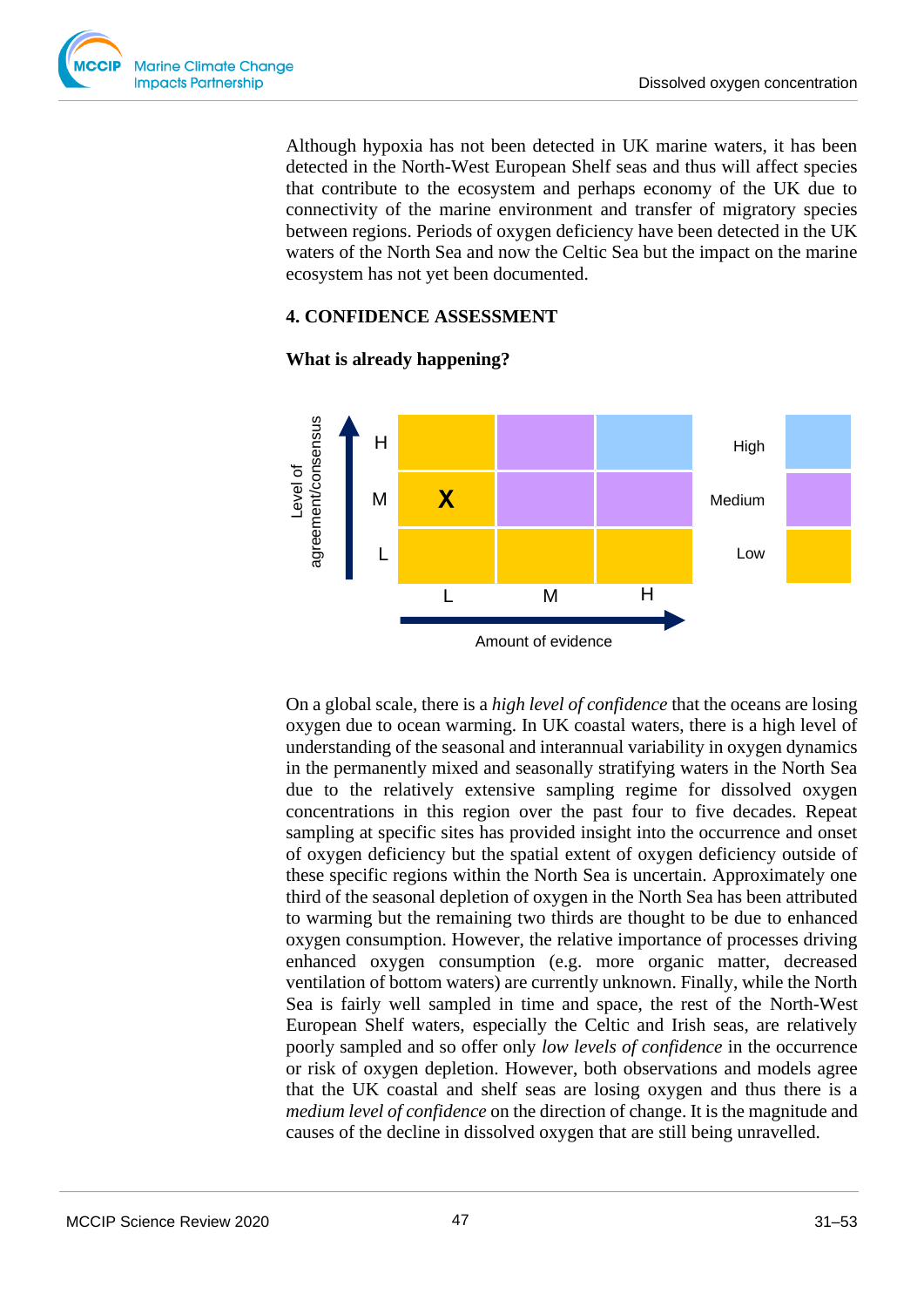

## **What could happen in the future?**



At the global scale, there is a *high level of confidence* that an increase in temperature will continue to reduce the solubility of oxygen and enhance stratification and thus lead to the ongoing decline in dissolved oxygen concentrations. On a regional scale appropriate for coastal and shelf seas, there is a general consensus that the ocean will lose oxygen but the magnitude of loss and attribution to causes remains uncertain due to strong seasonality in nutrient supply in a shallow water column and interaction with the sediment. Therefore, there is a *medium level of confidence* on the future of dissolved oxygen dynamics on a regional scale relevant to UK marine waters.

## **5. KEY CHALLENGES AND EMERGING ISSUE**S

- 1. We need to be able to determine the mechanisms driving spatial and temporal trends in dissolved oxygen and confidently identify when and where changes in dissolved oxygen are being driven by human induced activity such as ocean warming or nutrient enrichment relative to background natural variability.
- 2. Assessing the occurrence, frequency and spatial extent of oxygen deficiency in UK coastal and shelf waters is hampered by the lack of long-term data in regions outside of the North Sea. The poor resolution of dissolved oxygen data also hampers the ability to confidently test coastal and shelf sea models. An integrated observing system providing high resolution, continuous time–series using new technologies such as autonomous ocean gliders or instrumented moorings would provide the means to improve detection of oxygen depletion in the future. Recent and current programmes such as the NERC DEFRA Shelf Sea Biogeochemistry programme, NERC DEFRA WWF AlterEco project and EU H2020 AtlantOS programme are providing emerging insight into best practices on how to operate autonomous ocean gliders to study dissolved oxygen dynamics in UK marine waters.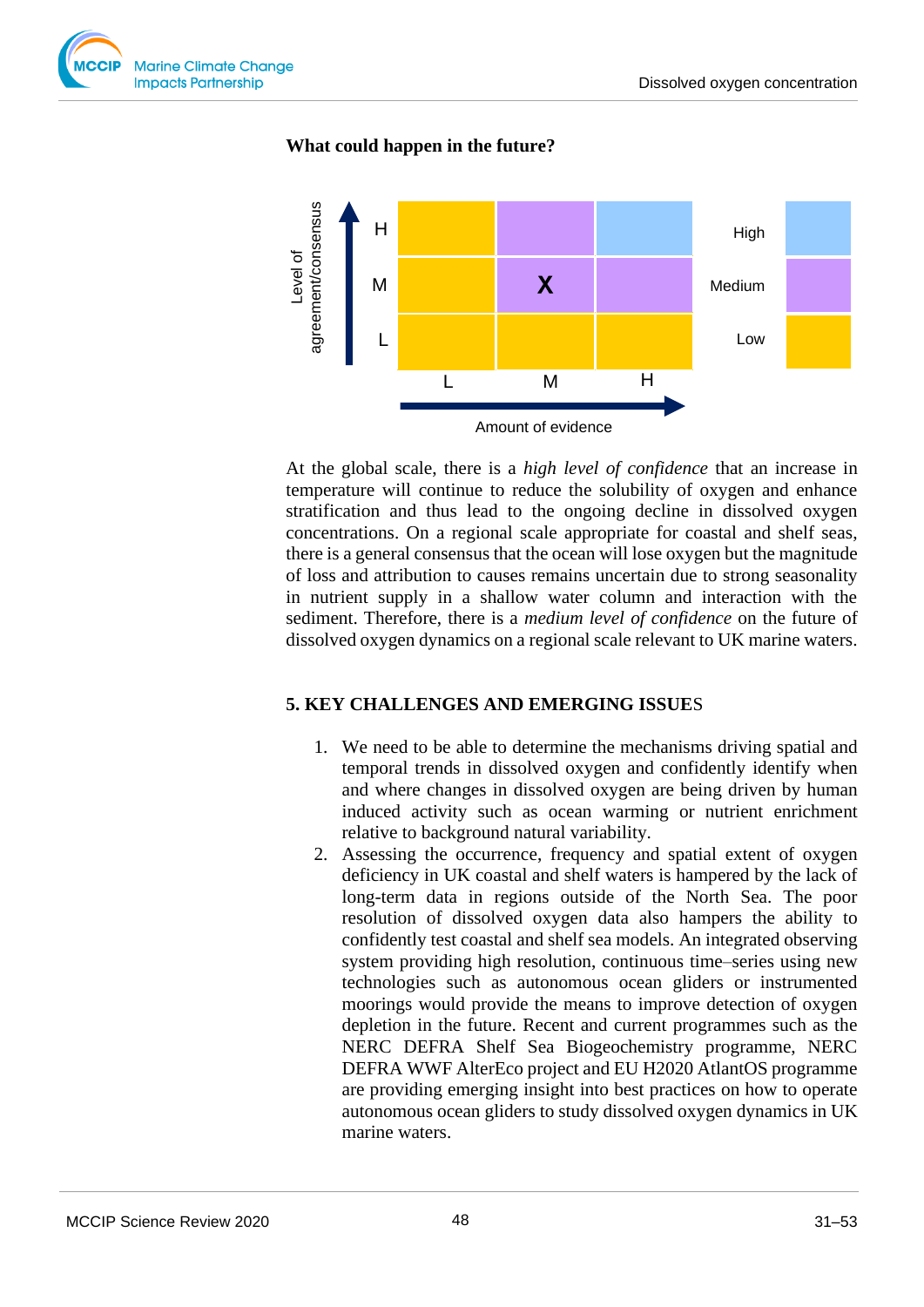

3. There is still uncertainty surrounding the ability of models to simulate the individual processes and coupling between processes that control dissolved oxygen dynamics. To accurately predict dissolved oxygen, models need to simulate each contributing process correctly, in isolation but also coupled to other processes. This is an enormous challenge for ocean models since it is not possible to include all physical, chemical and biological processes in any model. Instead, complex processes must be parameterised to produce net effects that are close to that observed, but that may have differing levels of success dependent on local conditions. We do not yet fully understand all processes contributing to the decline in oxygen in the marine environment and thus representing these processes in models is challenging. The lack of understanding is particularly acute within coastal and shelf sea sediments. The lack of long-term time–series data for testing coupled physical-ecosystem models, or the variability in functioning between sites with different conditions is also problematic.

#### **REFERENCES**

- Aldridge, J. N., Lessin, G., Amoudry, L. O., Hicks, N., Hull, T., Klar, J. K. *et al*. (2017) Comparing benthic biogeochemistry at a sandy and a muddy site in the Celtic Sea using a model and observations. *Biogeochemistry*, **135**, 155, doi.org/10.1007/s10533-017-0367-0
- Baden, S.P., Pihl, L. and Rosenberg, R. (1990) Effects of oxygen depletion on the ecology, blood physiology and fishery of the Norway lobster *Nephrops norvegicus. Marine Ecology Progress Series*, **67**, 141–155.
- Best, M. A., Wither, A.W. and Coates, S. (2007) Dissolved oxygen as a physico-chemical supporting element in the Water Framework Directive. *Marine Pollution Bulletin*, **55**, 53–64, doi:10.1016/j.marpolbul.2006.08.037
- Bianchi, D., Dunne, J.P., Sarmiento, J. L. and Galbraith, E.D. (2012) Data-based estimates of suboxia, denitrification and N<sub>2</sub>O production in the ocean and their sensitivities to dissolved O<sub>2</sub>. *Global Biogeochemical Cycles*, **26**, GB2009.
- Bopp, L., Resplandy, L., Orr, J.C., Doney, S.C., Dunne, J.P., Gehlen, M., Halloran, P., Heinze, C., Ilyina, T., Seferian, R., Tjiputra, J. and Vichi, M. (2013) Multiple stressors of ocean ecosystems in the 21st Century: projects with CMIP5 models. *Biogeosciences*, **10**, 6225–6245.
- Breitburg, D.L., Hondorp, D. W., Davias, L. A. and Diaz, R. J. (2009) Hypoxia, Nitrogen and Fisheries: Integrating Effects Across Local and Global Landscapes. *Annual Reviews in Marine Sciences*, **1**, 329–49.
- Breitburg, D., Levin, L.A., Oschilies, A., Gregoire, M., Chave, F. P., Conley, D.J. *et al*. (2018) Declining oxygen in the global ocean and coastal waters. *Science*, **359**, eaam7240.
- Brewer, P.G. and Peltzer, E.T. (2017). Depth perception: the need to report ocean biogeochemical rates as functions of temperature, not depth. *Philosophical Transactions of the Royal Society A*, **375**, 20160319.
- Butenschön, M., Clark, J., Aldridge, J.N., Allen, J.I., Artioli, Y., Blackford, J. *et al*. (2016) ERSEM 15.06: a generic model for marine biogeochemistry and the ecosystem dynamics of the lower trophic levels. *Geosciences Model Development*, **9**, 1293–1339, doi.org/10.5194/gmd-9-1293-2016
- Capuzzo, E., Lynam, C.P., Barry, J., Stephens, D., Forster, R. M., Greenwood, N., McQuatters-Gollop, A., Silva, T., vanLeeuwen, S. M. and Engelhard, G. H. (2017) A decline in primary production in the North Sea over 25 years, associated with reductions in zooplankton abundance and fish stock recruitment. *Global Change Biology*, **24**, e352–e364.
- Cavan, E.L., Trimmer, M., Shelley, F. and Sanders, R. (2017) Remineralisation of particulate organic carbon in an ocean oxygen minimum zone. *Nature Communications,* **8**, 14847.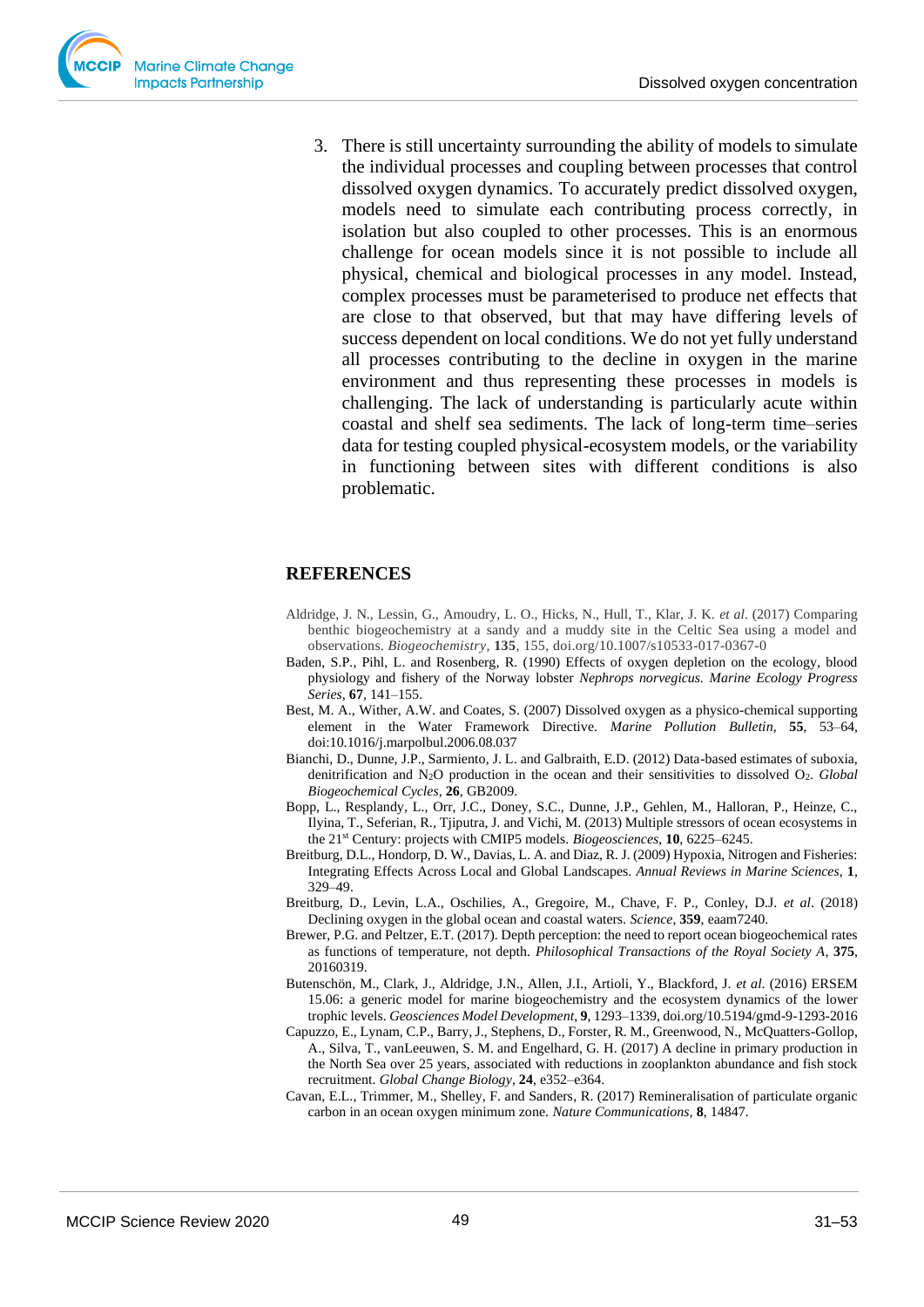Chabot, D. and Claireaux, G. (2008) Environmental hypoxia as a metabolic constraint on fish: the case of Atlantic cod, *Gadus morhua*. *Marine Pollution Bulletin*, **57**(6–12), 287–295.

- Ciais, P., Sabine, C., Bala, G., Bopp, L., Brovkin, V., Canadell, J. *et al*. (2013) Carbon and Other Biogeochemical Cycles. In *Climate Change 2013: The Physical Science Basis. Contribution of Working Group I to the Fifth Assessment Report of the Intergovernmental Panel on Climate Change*  [Stocker, T.F., Qin, D., Plattner, G,K., Tignor, M., Allen, S.K., Boschung, J., Nauels, A., Xia, Y., Bex, V. and Midgley, P.M. (eds)]. Cambridge University Press, Cambridge, UK and New York, USA.
- Ciavatta, S., Kay, S., Saux-Picart, S., Butenschon, M. and Allen, J.I. (2016) Decadal reanalysis of biogeochemical indicators and fluxes in the North West European shelf-sea ecosystem. *Journal of Geophysical Research: Oceans*. **121**, doi: 10.1002/2015JC011496
- Claireaux, G., Webber, D.M., Lagardere, J.P. and Kerr, S.R. (2000) Influence of water temperature and oxygenation on the aerobic metabolic scope of Atlantic cod (*Gadus morhua*). *Journal of Sea Research*, **44**(3–4), 257–265.
- Claireaux, G. and Chabot, D. (2016) Responses by fishes to environmental hypoxia: integration through Fry's concept of aerobic metabolic scope. *Journal of Fish Biology*, **88**, 232–251.
- Conley, D. J., Carstensen, J., Ertebjerg, G., Christensen, P.B., Dalsgaard, T., Hansen, J.L.S. and Josefson, A.B., (2007) Long- term changes and impacts of hypoxia in Danish coastal waters. *Ecological Applications,* **17**, S165–S184.
- Defra (2010) *Charting progress 2: The State of UK Seas*. Published by the Department of Environment Food and Rural Affairs on behalf of the UK Marine Monitoring Assessment Strategy community.
- Deutsch, C., Ferrel, A., Seibel, B., Portner, H-O and Huey, R.B., (2015). Climate change tightens a metabolic constraint on marine habitats. *Science*, **348**, 6239.
- Diaz, R.J. and Rosenberg, R. (2008) Spreading Dead Zones and Consequences for Marine Ecosystems. *Science*, **321**(5891), 926–929.
- EEA (European Environment Agency) (2015) *The European environment — state and outlook 2015: synthesis report*, European Environment Agency, Copenhagen. doi:10.2800/944899
- Eriksson, S.P. and Baden, S.P. (1997) Behaviour and tolerance to hypoxia in juvenile Norway lobster (*Nephrops norvegicus*) of different ages. *Marine Biology*, **128**(1), 49–54.
- Ferreira, J.G., Andersen, J.H., Borja, A., Bricker, S.B., Camp, J., da Silva, M.C. *et al*. (2011) Overview of eutrophication indicators to assess environmental status within the European Marine Strategy Framework Directive. *Estuarine, Coastal and Shelf Sea Sciences*, **93**(2), 117–131.
- Freing, A., Wallace, D.W.R and Bange, H.W. (2012) Global oceanic production of nitrous oxide. *Philosophical Transactions of the Royal Society in London Biological Sciences*, **367**(1593), 1245– 1255.
- Foden, J., Devlin, M.J., Mills, D.K. and Malcolm, S.J. (2010) Searching for undesirable disturbance: an application of the OSPAR eutrophication assessment method to marine waters of England and Wales, *Biogeochemistry*, doi: 10.1007/s10533-010-9475-9
- Gilbert, D., Rabalais, N. N., Díaz, R. J., and Zhang, J. (2010) Evidence for greater oxygen decline rates in the coastal ocean than in the open ocean, *Biogeosciences*, **7**, 2283–2296.
- Greenwood, N., Parker, E.R., Fernand, L., Sivyer, D.B., Weston, K., Painting, S.J., Kroger, S., Forster, R.M., Lees, H.E., Mills, D.K. and Laane, R.W.P.M. (2010) Detection of low bottom water oxygen concentrations in the North Sea: implications for monitoring and assessment of ecosystem health. *Biogeosciences*, **7**, 1357–1373.
- Große, F., Greenwood, N., Kreus, M., Lenhart, H-J, Machoczek, D., Patsch, J., Salt, L. and Thomas, H. (2016) Looking beyond stratification: a model-based analysis of the biological drivers of oxygen deficiency in the North Sea. *Biogeosciences*, **13**, 2511–2535.
- Große, F., Kreus, M., Lenhart, H-F., Pätsch, J. and Pohlmann, T. (2017) A Novel Modeling Approach to Quantify the Influence of Nitrogen Inputs on the Oxygen Dynamics of the North Sea. *Frontiers in Marine Sciences*, **4**, 383, doi:10.3389/fmars.2017.00383
- Helm, K.P., Bindoff, N.L. and Church, J.A. (2011) Observed decreases in oxygen content of the global ocean. *Geophysical Research Letters*, **38**(23), L23602.
- Hicks, N., Ubbara, G.R., Silburn, B., Smith, H.E.K., Kroger, S., Parker, E.R., Sivyer, D., Kitidis, V., Hatton, A., Mayor, D.J. and Stahl, H. (2017) Oxygen dynamics in shelf sea sediments incorporating seasonal variability. *Biogeochemistry,* **135**, 35–47.
- Hofmann, A.F., Peltzer, E.T., Walz, P.M. and Brewer P.G. (2011) Hypoxia by degrees: Establishing definitions for a changing Ocean. *Deep-Sea Research,* **1**(58), 1212–1226.
- Holt, J., Wakelin, S., Lowe, J. and Tinker, J. (2010) The potential impacts of climate change on the hydrography of the northwest European continental shelf. *Progress in Oceanography*, **86**, 361– 379.
- Hughes, S.L., Tinker, J. and Dye, S. (2017) Temperature. *MCCIP Science Review 2017, 22-41*, doi:10.14465/2017. arc10.003-tem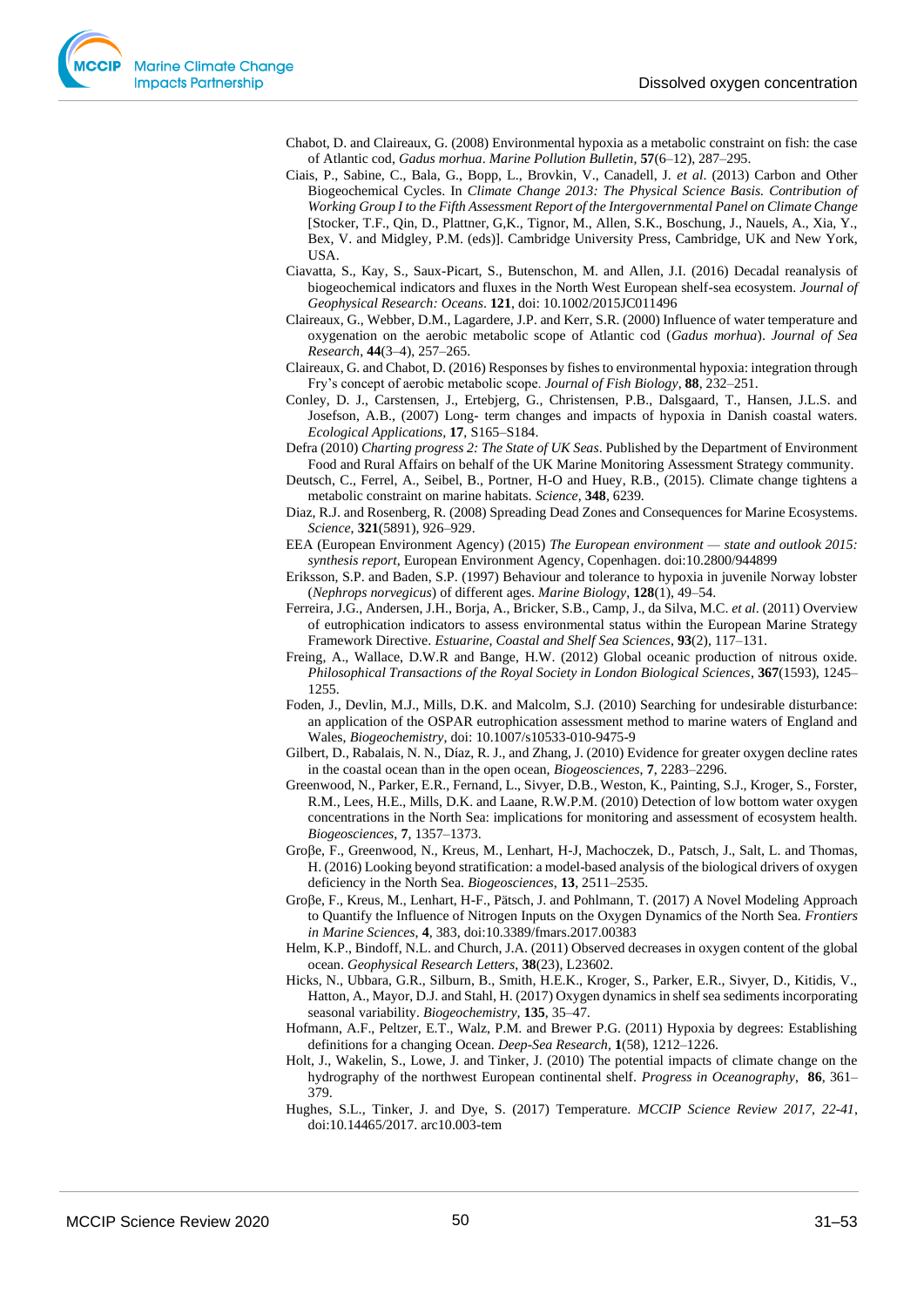IPCC Climate Change (2013) *The Physical Science Basis*. Cambridge University Press.

- Ito, T., Minobe, S., Lng, M.C. and Deutsch, C., (2017) Upper ocean O2 trends: 1958-2015. *Geophysical Research Letters*, **44**(9), 4214–4223.
- Keeling, R.G. and Shertz, S.R. (1992) Seasonal and interannual variations in atmospheric oxygen and implications for the global carbon cycle. *Nature*, **358**, 723–27.
- Keeling, R.F., Kortzinger, A. and Gruber, N. (2010) Ocean Deoxygenation in a Warming World. *Annual Reviews in Marine Science*, **2**, 199–229.
- Keil, R.G., Neibauer, J., Biladeau, C., van der Elst, K and Devol, A.H.A (2016). A multiproxy approach to understanding the 'enhanced' flux of organic matter through the oxygen deficient waters of the Arabian Sea. *Biogeosciences*, **13**, 2077–2092.
- Keppel, G., Mokany, K., Wardell-Johnson, G. W., Phillips, B.L., Welbergen, J.A and Reside, A.E. (2015) The capacity of refugia for conservation planning under climate change. *Frontiers in Ecology and the Environment*. **13**(2), 106–112.
- Kitidis, V., Tait, K., Nunes, J., Brown, I., Woodward, E.M.S., Harris, C., Sabadel, A.J.M., Sivyer, D.B., Silburn, B and Kröger, S. (2017) Seasonal benthic nitrogen cycling in a temperate shelf sea: the Celtic Sea. *Biogeochemistry*, **135**(1–2), 103–119, https://doi.org/10.1007/s10533-017-0311-3
- Lenhart., H-J., Mills, D.K., Baretta-Nekker, H., van Leeuwen, S.M., van der Molen, J., Baretta, J.W. *et al*. (2010) Predicting the consequences of nutrient reduction on the eutrophication status of the North Sea. *Journal of Marine Systems*, **81**, 148–170.
- Long. W.C., Brylawski, B.J. and Seitz, R.D. (2008) Behavioral effects of low dissolved oxygen in the bivalve *Macoma balthica*. *Journal of Experimental Marine Biology and Ecology*, **359**(1), 34–39.
- Lowe, J.A., Howard, T.P., Pardaens, A., Tinker, J., Holt, J., Wakelin, S. *et al*. (2009) *UK Climate Projections science report: Marine and coastal projections.* Met Office Hadley Centre, Exeter, UK, p. 99.
- Ludsin, S.A., Zhang, X., Brandt, S.B., Roman, M. R., Boicourt, W. C., Mason, D. M. and Costantini, M. (2009) Hypoxia-avoidance by planktivorous fish in Chesapeake Bay: Implications for food web interactions and fish recruitment. *Journal of Experimental Marine Biology and Ecology*, **381**(1), S121–S131.
- Madec, G. and the NEMO Team (2012) *Nemo Ocean Engine v3.4*. *Note du Pole de Modélisation*, Institute Pierre Simon Laplace, Paris, France, http://www.nemo-ocean.eu/27
- Manning, A.C. and Keeling, R.F. (2006) Global oceanic and land biotic carbon sinks from the Scripps atmospheric oxygen flask sampling network. *Tellus,* **58B**, 95–116.
- Meire, L., Soetaert, K.E.R. and Meysman, F.J.R (2013) Impact of global change on coastal oxygen dynamics and risk of hypoxia. *Biogeosciences*, **10**, 2633–2653.
- Naqvi, S.W.A, Bange, H.W., Farias, L., Monteiro, P.M.S, Scranton, M.I. and Zhang, J. (2010) Marine hypoxia/anoxia as a source of CH4 and N2O*. Biogeosciences*, **7**, 2159–2190, doi: 10.5194/ bg-7- 2159-2010
- Neubacher, E.C., Parker, R.W. and Trimmer, M. (2011) Short-term hypoxia alters the balance of the nitrogen cycling in costal sediments. *Limnology and Oceanography*, **56** (2), 651–665.
- Neubacher, E.C., Parker, R.E. and Trimmer, M., (2013). The potential effect of sustained hypoxia on nitrogen cycling in sediment from the southern North Sea: A mesocosm experiment. *Biogeochemistry*, **113**(1–3), 69–84.
- Niemeyer, D., Kemena, T.P., Meissner, K.J. and Oschlies, A., (2017) A model study on warminginduced phosphorus-oxygen feedbacks in open-ocean oxygen minimum zones on millennial timescales. *Earth System Dynamics*, **8**, 357–367.
- O'Boyle, S. and Nolan, G. (2010) The influence of water column stratification on dissolved oxygen levels in coastal and shelf waters around Ireland. In *Biology and Environment: Proceedings of the Royal Irish Academy*, Dublin, Ireland, 195–209.
- Oschlies, A., Duteil, O., Getzlaff, J., Koeve, W., Landolfi, A. and Schmidtko, S. (2017) Patterns of deoxygenation: sensitivity to natural and anthropogenic drivers. *Philosophical Transactions of the Royal Society A*, **375**, 20160325.
- Oschlies, A., Brandt, P., Stramma, L. and Schmidtko, S. (2018) Drivers and mechanisms of ocean deoxygenation. *Nature Geoscience*, **11**, 467–473.
- OSPAR (2017) *Eutrophication Status of the OSPAR Maritime Area*. Third Integrated Report on the Eutrophication Status of the OSPAR Maritime Area. ISBN: 978-1-911458-34-0 Publication Number: 694/2017
- Painting, S., Foden, J., Forster, R., van der Molen, J., Aldridge, J., Best, M. *et al.* (2013) Impacts of climate change on nutrient enrichment, *MCCIP Science Review 2013*, 219–235, doi:10.14465/2013. arc23.219-235
- Pörtner, H.O. (2010) Oxygen- and capacity-limitation of thermal tolerance: a matrix for integrating climate-related stressor effects in marine ecosystems. *Journal of Experimental Biology*, **213**, 881– 893.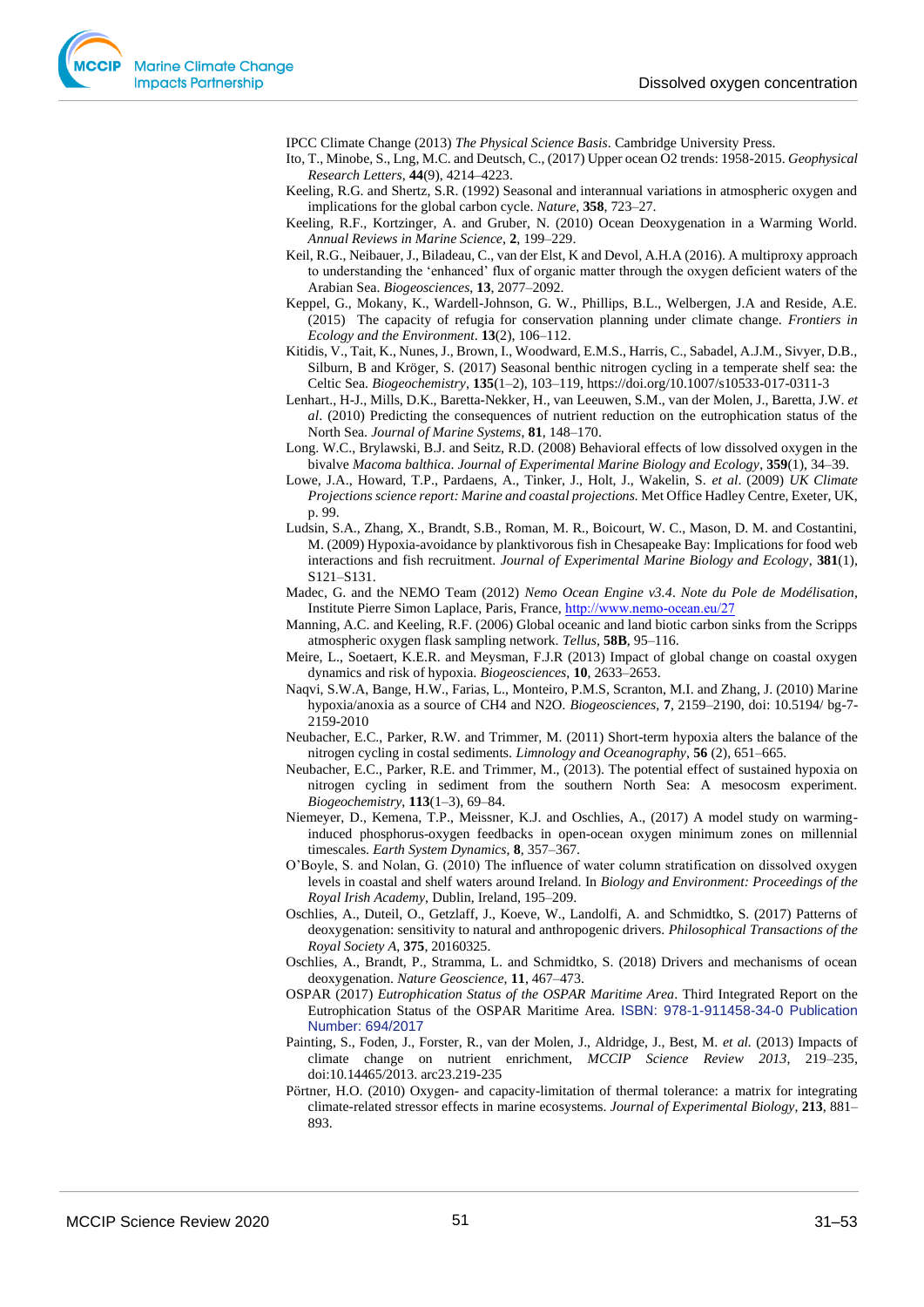Pörtner, H.O. and Knust, R. (2007) Climate change affects marine fishes through the oxygen limitation of thermal tolerance. *Sciences*, **5**, *315(5808*), 96097.

- Queste, B.Y., Fernand, L., Jickells, T.D. and Heywood, K.J. (2013) Spatial extent and historical context of North Sea oxygen depletion in August 2010. *Biogeochemistry*, **113**, 53–68.
- Queste, B.Y., Fernand, L., Jickells, T.D., Heywood, K.J. and Hind, A.J. (2016). Drivers of summer oxygen depletion in the central North Sea. *Biogeosciences*, **13**, 1209–1222.
- Rabalais, N.N., Diaz, R.J., Levin, L.A., Turner, R.E., Gilbert, D. and Zhang, J. (2010) Dynamics and distribution of natural and human-caused hypoxia. *Biogeosciences*, **7**, 585–619.
- Rhein, M., Rintoul, S.R., Aoki, S., Campos, E., Chambers, D., Feely, R.A. *et al*. (2013) Observations: Ocean. In *Climate Change 2013: The Physical Science Basis. Contribution of Working Group I to the Fifth Assessment Report of the Intergovernmental Panel on Climate Change* [Stocker, T.F., D. Qin, G.-K. Plattner, M. Tignor, S.K. Allen, J. Boschung, A. Nauels, Y. Xia, V. Bex and P.M. Midgley (eds)]. Cambridge University Press, Cambridge, UK and New York, USA.
- Rice, J., Arvanitidis, C., Borja, A., Frid, C., Hidding, J.G., Karuse, J., Lorance, P., Ragnarsson, S.A., Skol, M., Trabucco, B., Enserink, L. and Norkko, A. (2012) Indicators for Sea-floor Integrity under the European Marine Strategy Framework Directive. *Ecological Indicators*, **12**, 174–184.
- Rippeth, T.P., Lincoln, B.J., Kennedy, H.A., Palmer, M.R., Sharples, J., Williams and C.A.J., (2014). Impact of vertical mixing on sea surface  $pCO<sub>2</sub>$  in temperate seasonally stratified shelf seas. *Journal of Geophysical Research: Oceans*, **119**(6), 3868–3882[, 10.1002/2014JC010089](http://dx.doi.org/10.1002/2014JC010089)
- Rovelli, L., Dengler, M., Schmidt, M., Sommer, S., Linke, P. and McGinnis, D.F. (2016)Thermocline mixing and vertical oxygen fluxes in the stratified central North Sea. *Biogeosciences*, **13**, 160901620.
- Schmidtko, S., Stramma, L. and Visbeck, M. (2017) Decline in global oceanic oxygen content during the past five decades. *Nature*, **542**, 335–339.
- Scholz, F., McManus, J., Mix, A.C., Hensen, C., Schneider, R.R. (2014) The impact of ocean deoxygenation on iron release from continental margin sediments. *Nature Geosciences*, **7**, 433– 437.
- Sharples, J., Moore, C.M., Hickman, A.E., Holligan, P.M., Tweddle, J.F., Palmer, M.R. and Simpson, J.H. (2009) Internal tidal mixing as a control on continental margin ecosystems. *Geophysical Research Letters*, **36**, L23603, 5.
- Sharples, J., Holt, J. and Dye, S. R. (2013) Impacts of climate change on shelf sea stratification. *Marine Climate Change Impacts Partnership: Science Review 2013*, 67–70.
- Shurmann, H. and Steffensen, J.F. (1992) Lethal oxygen levels at different temperatures and the preferred temperature during hypoxia of the Atlantic cod, *Gadus morhua*. *Journal of Fish Biology*, **41**, 927–934.
- Stierhoff, K.L., Targett, T.E. and Power, J.H. (2009) Hypoxia-induced growth limitation of juvenile fishes in an estuarine nursery. Assessment of small-scale temporal dynamics using RNA:DNA. *Canadian Journal of Fish Aquatic Sciences*, **66**, 1033–1047.
- Stramma, L., Schmidtko, S., Levin, L.A. and Johnson, C. (2010) Ocean oxygen minimum expansion and their biological impacts. *Deep-Sea Research part 1*, **57**, 587–595.
- Stramma, L., Prince, E.D., Schmidtko, S., Luo, J., Hoolihan, J.P., Visbeck, M., Wallace, D. W. R., Brandt, P. and Kortzinger, A. (2011) Expansion of oxygen minimum zones may reduce available habitat for tropical pelagic fishes. *Nature Climate Change*, 2, doi: 10.1038/NCLIMATE1304
- Tinker, J., Lowe, J., Holt, J., Pardaens, A. and Barciela, R. (2016) Uncertainty in climate projections for the 21st century northwest European shelf seas. *Progress in Oceanography,* **148**, 56–73.
- Topcu, H.D. and Brockmann, U.H. (2015) Seasonal oxygen depletion in the North Sea, a review. *Marine Pollution Bulletin*, **99**, 5–27.
- Townhill, B.L., van der Molen, J., Metcalfe, J.D., Simpson, S.D., Farcas, A., and Pinnegar, J.K. (2017a) Consequences for climate-induced low oxygen conditions for commercially important fish. *Marine Ecology Progress Series*, **580**, 191–204.
- Townhill, B.L., Pinnegar, J.K., Righton, D.A. and Metcalfe, J.D. (2017b) Fisheries, low oxygen and climate change: how much do we really know. *Journal of Fish Biology*, **90**, 723–750.
- Urbina, M.A., Forster, M. E. and Glover, C. N. (2011) Leap of faith: voluntary emersion behaviour and physiological adaptations to aerial exposure in a non-aestivating freshwater fish in response to aquatic hypoxia. *Physiology Behaviour*, **103**, 240–247.
- van der Molen, J., Aldridge, J., Coughlan, C., Parker, R., Stephens, D. and Ruardij, P. (2013) Modelling marine ecosystem response to climate change and trawling in the North Sea. *Biogeochemistry*, **113**, 213–236, doi:10.1007/ s1053301297637
- Vaquer-Sunyer, R. and Duarte, C.M. (2008) Thresholds of hypoxia for marine biodiversity. *Proceedings of the National Academy of Sciences, USA*, **105**(40), 15,452–15,45